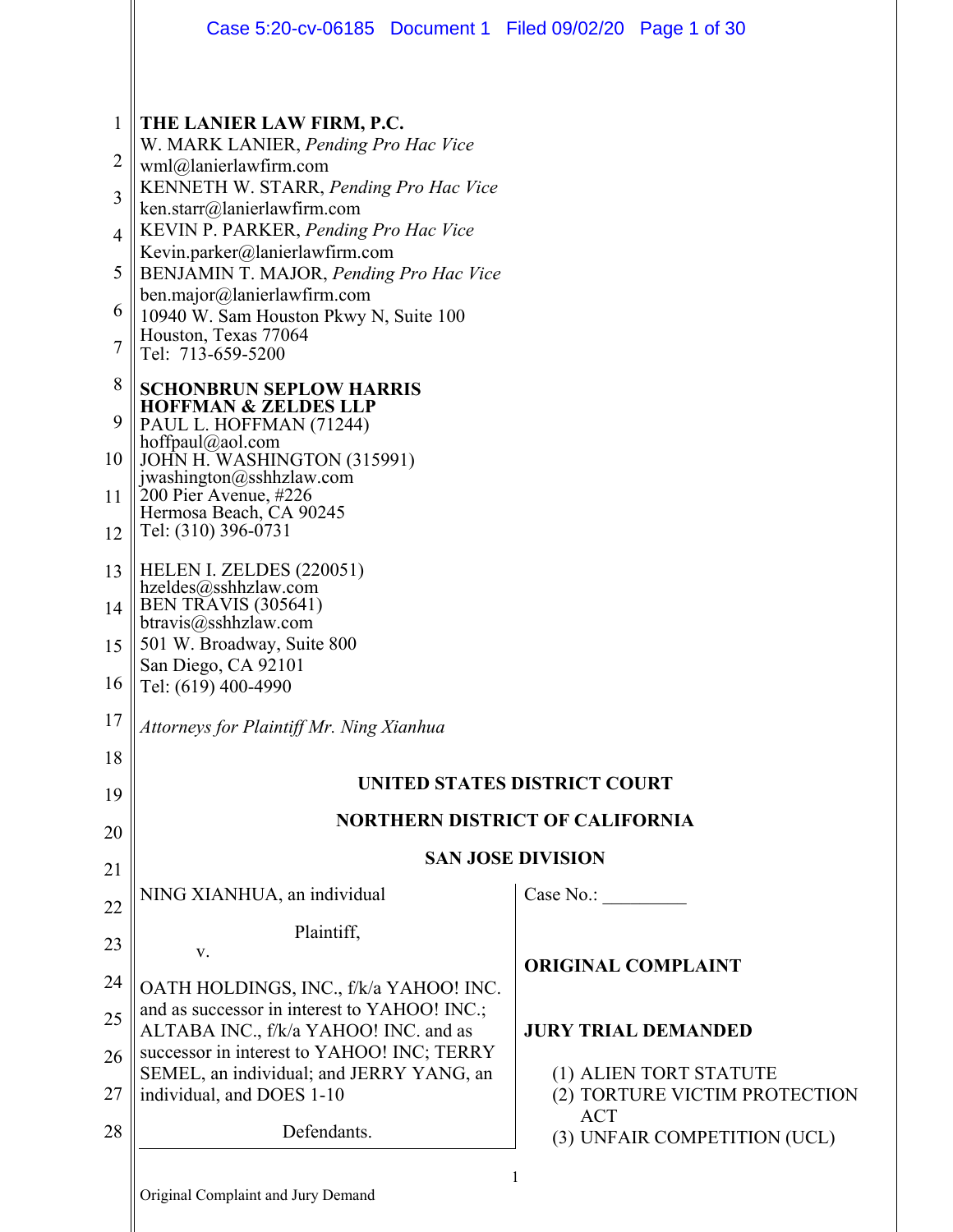2 3

1

Plaintiff NING XIANHUA (**Mr. Ning**), by and through his undersigned attorneys, complains and alleges the following:

## **INTRODUCTION**

4 5 6 7 8 9 1. In May of 1989, hundreds of thousands of Chinese students and workers gathered at Beijing's Tiananmen Square to protest peacefully in favor of democracy and improved conditions for China's working class. On June 4, 1989, China's communist regime ordered the Chinese military to remove the protesters from Tiananmen Square and to execute or arrest those who refused. The military violently removed the protesters, killing thousands of them in the process by firing on them with assault rifles and running over them with armored vehicles.

10 11 12 13 14 15 16 17 2. Since the Tiananmen Square massacre, the Chinese communist regime has imposed tight censorship policies throughout the country. China's communist regime has virtually erased the massacre from China's history along with the pro-democracy sentiment expressed by those brave protesters in 1989. However, Plaintiff Ning Xianhua and other Chinese nationals would not idly stand by. Risking their lives, they continued to serve as voices of the oppressed and mistreated. They resisted China's totalitarian communist regime. They fought for democracy and working-class rights. And they honored those who were murdered at Tiananmen Square by the Chinese communist regime.

18 19 20 21 22 23 3. With the entry of Yahoo!'s internet search engine and electronic mail service into China, pro-democracy "dissidents" like Mr. Ning believed they would have improved access to information and to an email service that provided for discrete, confidential communications. They believed the "gateway to the internet" provided by Yahoo! would stimulate the call for democracy and fairness, preserve the memory of those who died on June 4, 1989, and allow all of this to be done while protecting their identities from Chinese communist authorities.

24 25 26 27 28 4. But Mr. Ning and other pro-democracy activists did not know that Yahoo! Inc., its founder, Jerry Yang, and its CEO, Terry Semel, had secretly agreed to serve as an extension of China's communist regime by helping identify and imprison political dissidents like Mr. Ning. In exchange for access to the wealth they would gain from providing internet products to 110 million Chinese internet users, Yahoo! Inc., Yang, and Semel agreed to share confidential information and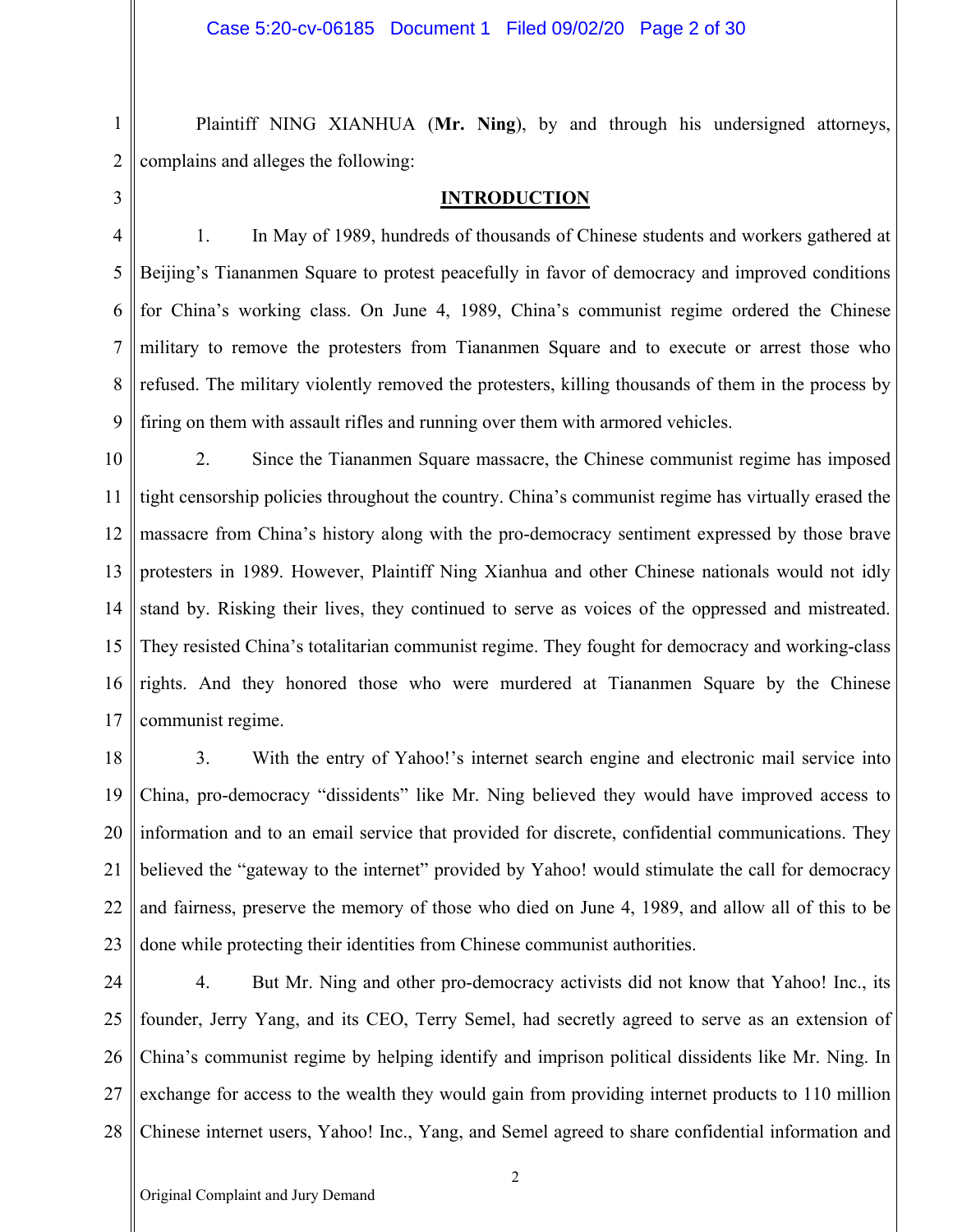## Case 5:20-cv-06185 Document 1 Filed 09/02/20 Page 3 of 30

1 2 3 4 5 6 7 communications of Yahoo! customers with Chinese communist officials in a joint effort to silence pro-democracy dissidents through arbitrary arrest, imprisonment, torture, and in some cases death. Pursuant to this agreement, the totalitarian communist regime received direct assistance from Defendants in their Sunnyvale, California headquarters to silence pro-democracy messages by punishing those who dared to utter them. The internet "gateway" touted by the Yahoo! Defendants became a snare, wielded by the Yahoo! Defendants to further the Chinese regime's repression of pro-democracy advocates.<sup>1</sup>

8 9 10 11 12 13 5. Mr. Ning used his Yahoo! email account to privately spread pro-democracy messages and publications, coordinating with other activists through communications he believed to be secure. But pursuant to the agreement among Yahoo! Inc., Yang, Semel, and the Chinese communist regime, Yahoo! employees and agents turned over Mr. Ning's private information to the Chinese authorities. Based on that information, Mr. Ning was arrested and convicted for promoting democracy, and he suffered brutal beatings and torture for years.

14 15 16 17 18 19 20 6. Mr. Ning finally escaped China's oppressive communist regime by seeking asylum in the United States. He subsequently learned that Yahoo! Inc., Terry Semel, Jerry Yang, and others presently unknown at Yahoo! are responsible for his arrest, torture, and resulting injuries. Mr. Ning is informed and believes, and thereupon alleges, that at all times relevant hereto Does 1 to 10, in addition to the named Defendants, are responsible in some manner for the conduct, damages, and injuries alleged herein. He seeks justice for the Yahoo! Defendants' complicity in the human rights violations he suffered at the hands of the Chinese regime because of their reprehensible conduct.

- 21
- 22 23
- 24
- 25
- 26

 $\overline{a}$ 

identities and the facts relevant to their responsibility are known.

<sup>27</sup> 28 <sup>1</sup> In this Complaint, the corporate defendants are referred to as "Yahoo!," and all defendants are referred to collectively as the "Yahoo! Defendants." The Doe defendants (Does 1-10), whose identities are presently unknown are entities, officials or individuals within or affiliated with the Yahoo! Defendants and are in some way responsible for the violations and injuries to Mr. Ning alleged herein. Plaintiff will identify and serve such Doe Defendants as soon as their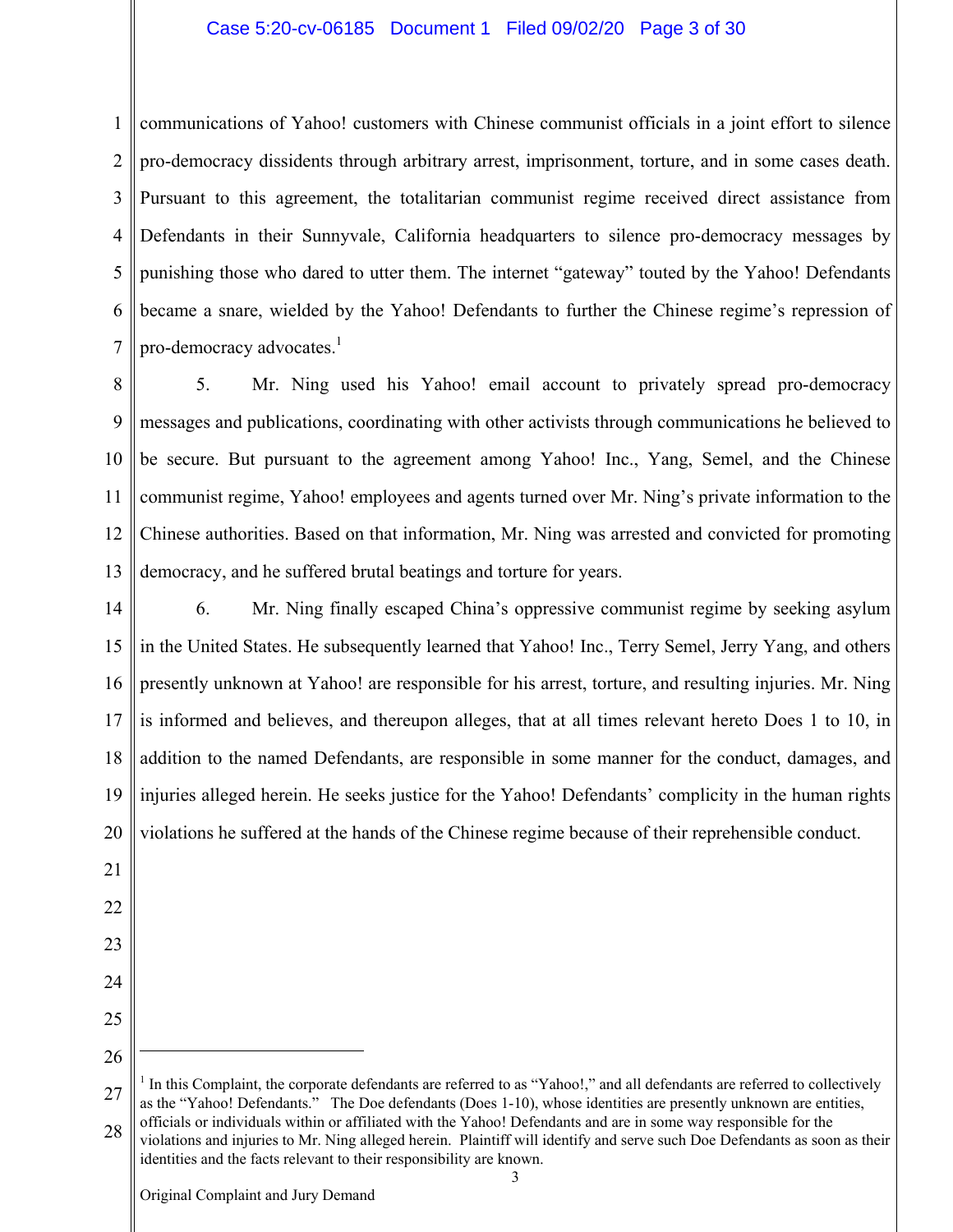## **PARTIES**

2 3 4 7. Plaintiff Ning Xianhua is a Chinese national who resides in New York. Mr. Ning fled to the United States as a result of the conduct alleged in this Complaint and fear of further reprisals from the Chinese communist regime.

5 6 7 8 9 10 11 8. Defendant Oath Holdings, Inc. is a Verizon company. Oath Holdings, Inc., formerly known as Yahoo! Inc. and Yahoo! Holdings, Inc.—and successor in interest to the same—is a Delaware corporation that maintains its headquarters in Sunnyvale, California. Yahoo! Inc. sold its operating business, including those operations and liabilities at issue here, to Yahoo! Holdings, Inc. on June 13, 2017. Yahoo! Holdings Inc. then changed its name to Oath Holdings, Inc. on January 1, 2018. Pursuant to these transactions, and under applicable law, Defendant Oath Holdings, Inc. is liable for the damages alleged herein.

12 13 14 15 16 17 18 9. Defendant Altaba, Inc., formerly known as Yahoo! Inc. and successor in interest to the same, is a Delaware corporation that maintains its primary offices in San Francisco, California, and New York, New York. After the transfer of Yahoo! Inc.'s operating business to Oath Holdings, Inc., Yahoo! Inc. changed its name to Altaba, Inc. On information and belief, Yahoo! Inc.—now Defendant Altaba, Inc.—retained liability for the damages alleged herein in its transactions with Oath Holdings, Inc. Pursuant to these transactions, and under applicable law, Defendant Altaba Inc. is also liable for the damages alleged herein.

19 20 21 22 23 24 25 26 27 28 10. Defendant Jerry Yang founded Yahoo! Inc. and, during the relevant time period, controlled Yahoo! Inc. and its subsidiaries as owner, CEO, and in his self-described role of "Chief Yahoo." Yang resides in Los Altos Hills, Santa Clara County, California. Defendant Yang sought to secure the legacy and wealth that would result from Yahoo! Inc.'s—and its wholly-owned subsidiaries'—entry into the fledgling Chinese internet market. Prior to his guiding Yahoo!'s business into the Chinese market, Defendant Yang knew the Chinese government utilized a campaign of arbitrary arrest and torture to silence political dissenters. Defendant Yang knew that he could obtain personal wealth from his companies' activities in the Chinese market only if he committed the Yahoo! companies to helping the Chinese government silence political dissenters who used Yahoo! internet products to receive and disseminate pro-democracy, anti-communism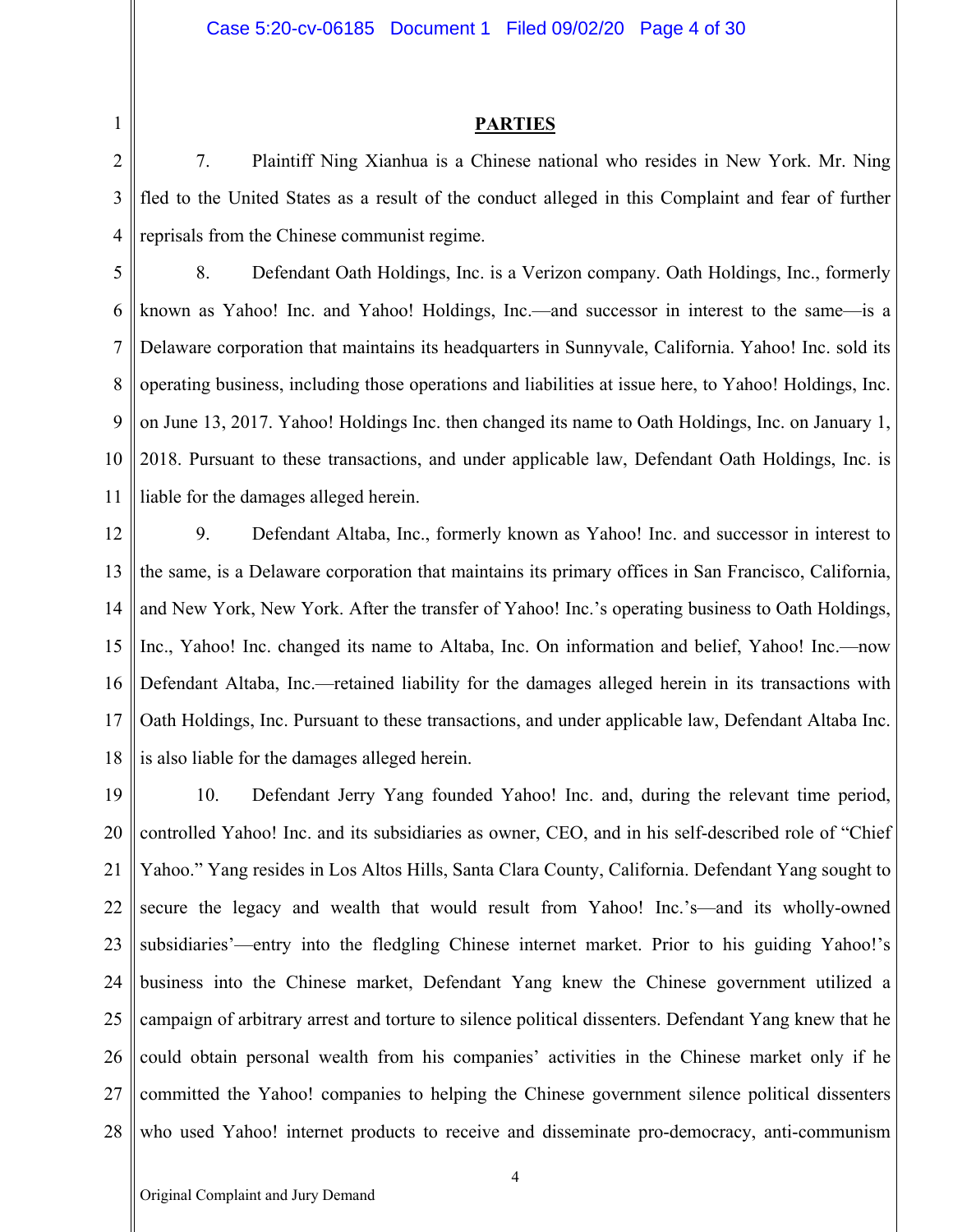## Case 5:20-cv-06185 Document 1 Filed 09/02/20 Page 5 of 30

1 2 3 4 5 6 7 8 9 10 11 12 13 messages. Thus, Defendant Yang's desire to profit from the Chinese market and the People's Republic of China's (**PRC**) desire to silence pro-democracy political speech led to a marriage of ongoing repression fueled by the Yahoo! Defendants' secret ongoing cooperation with the Chinese regime. This agreement went above and beyond ordinary business dealings and committed the Yahoo! companies to knowingly assist in violating the human rights of Chinese freedom advocates for Defendant Yang's personal profit. Without Defendant Yang's commitment to helping PRC officials in their campaign of suppression and violence against political dissenters, Defendant Yang and his Yahoo! companies would be excluded from the Chinese market and lose access to the wealth produced from that market. Because Defendant Yang could not profit from the Chinese market without helping the PRC arrest and torture dissidents, Defendant Yang agreed to help the PRC's communist regime commit those grave harms. Defendant Yang made this Faustian bargain knowing his profits would be earned at the expense of unsuspecting freedom advocates like Mr. Ning.

14 15 16 17 18 19 20 21 22 23 24 25 26 27 11. During much of the relevant time period, Defendant Terry Semel served as Yahoo! Inc.'s CEO and chairman of Yahoo! Inc.'s board of directors. Semel resides in Woodland Hills, Los Angeles County, California. Like Defendant Yang, Defendant Semel sought to secure the legacy and wealth that would result from Yahoo! Inc.'s—and its wholly-owned subsidiaries'—entry into the Chinese internet market. Defendant Semel knew prior to entering the market that the Chinese government utilized arbitrary arrest and torture to silence political dissenters, and that he could obtain personal wealth from the Chinese market only if he committed the Yahoo! companies to helping the Chinese government in its campaign of censorship and torture. Thus, Defendant Semel's desire to profit from the Chinese market and the PRC's desire to silence pro-democracy political speech joined as unified intentions. This agreement went above and beyond ordinary business dealings and committed the Yahoo! companies to assist in violating human rights for Defendant Semel's personal profit. Without Defendant Semel's commitment to helping PRC officials commit violence against political dissenters, Defendant Semel and his Yahoo! companies would be excluded from the Chinese market and lose access to the wealth produced from that market.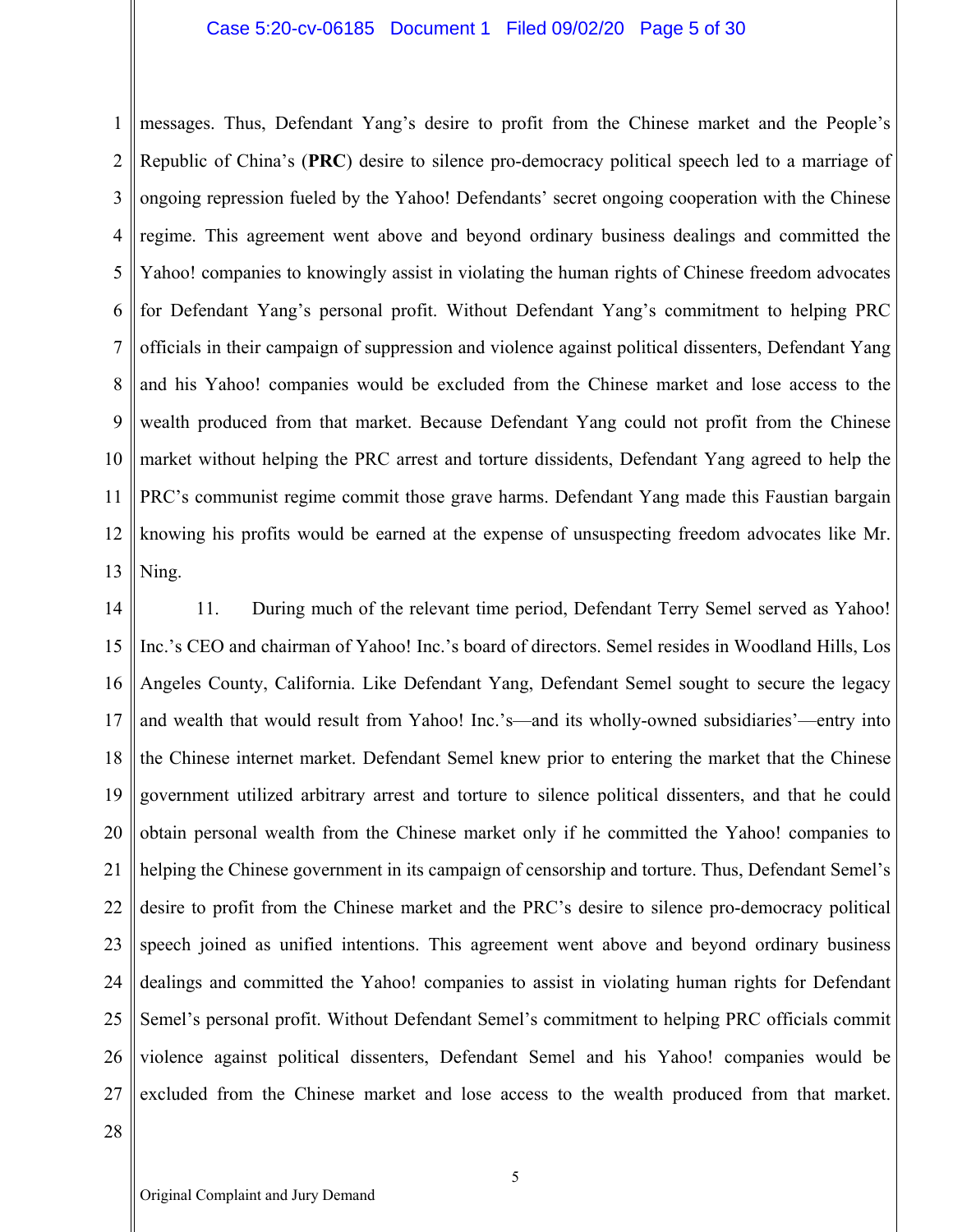1 2 Defendant Semel made the same Faustion bargain with the repressive Chinese regime knowing that his profits would be earned at the expense of freedom advocates like Mr. Ning.

3 4 5 6 7 8 9 10 11 12 13 14 15 12. Under the various agreements, bylaws, and norms governing Yahoo! Inc.'s corporate governance and structure—and relevant law—Defendants Yang and Semel possessed broad authority over Yahoo! Inc. and its wholly-owned subsidiaries in Hong Kong and China from their positions in California. Under the various agreements, bylaws, and norms governing Yahoo! Inc.'s relationships with its wholly-owned subsidiaries in Hong Kong and China, Yahoo! Inc. retained and exercised vertical control of the day-to-day operations of those subsidiaries and those subsidiaries' agents and employees from Yahoo! Inc.'s position in Sunnyvale, California. In other words, to any extent Yahoo! Inc.'s subsidiaries carried out any misconduct supporting Mr. Ning's claims, those subsidiaries acted pursuant to direct instructions from Yahoo! Inc., Yang, and Semel. Defendants Yang and Semel exercised complete control over the sensitive relationship between the Yahoo! Defendants and the Chinese regime. This control extended to the secret provision of confidential information about Chinese freedom advocates from Yahoo!'s files and records to the Chinese regime.

16 17 18 19 20 13. Mr. Ning anticipates that, in an effort to avoid personal liability, the Yahoo! Defendants will argue that employees and agents of Yahoo! Inc. and its wholly-owned subsidiaries actually disclosed Mr. Ning's private information to the PRC communist regime. Notwithstanding any such allegations or evidence supporting those allegations, the Yahoo! Defendants remain liable under applicable agency and ratification principles.

21 22 23 24 25 26 27 28 14. The authority possessed by the Yahoo! Defendants through the corporate governance agreements in place within Yahoo! included without limitation authority to order the disclosure to PRC officials Yahoo! customers' private email communications, names, addresses, user IDs, and data showing their whereabouts when they accessed their Yahoo! accounts (**Protected Information**). Defendants Yang and Semel, individually and as the chief decision-makers for Yahoo! Inc., instructed Yahoo! Inc. employees and agents, Yahoo! Inc.'s subsidiaries in Hong Kong and China, and the agents and employees of Yahoo! Inc.'s subsidiaries in Hong Kong and China (collectively **Agents**) to comply with any request for information from PRC authorities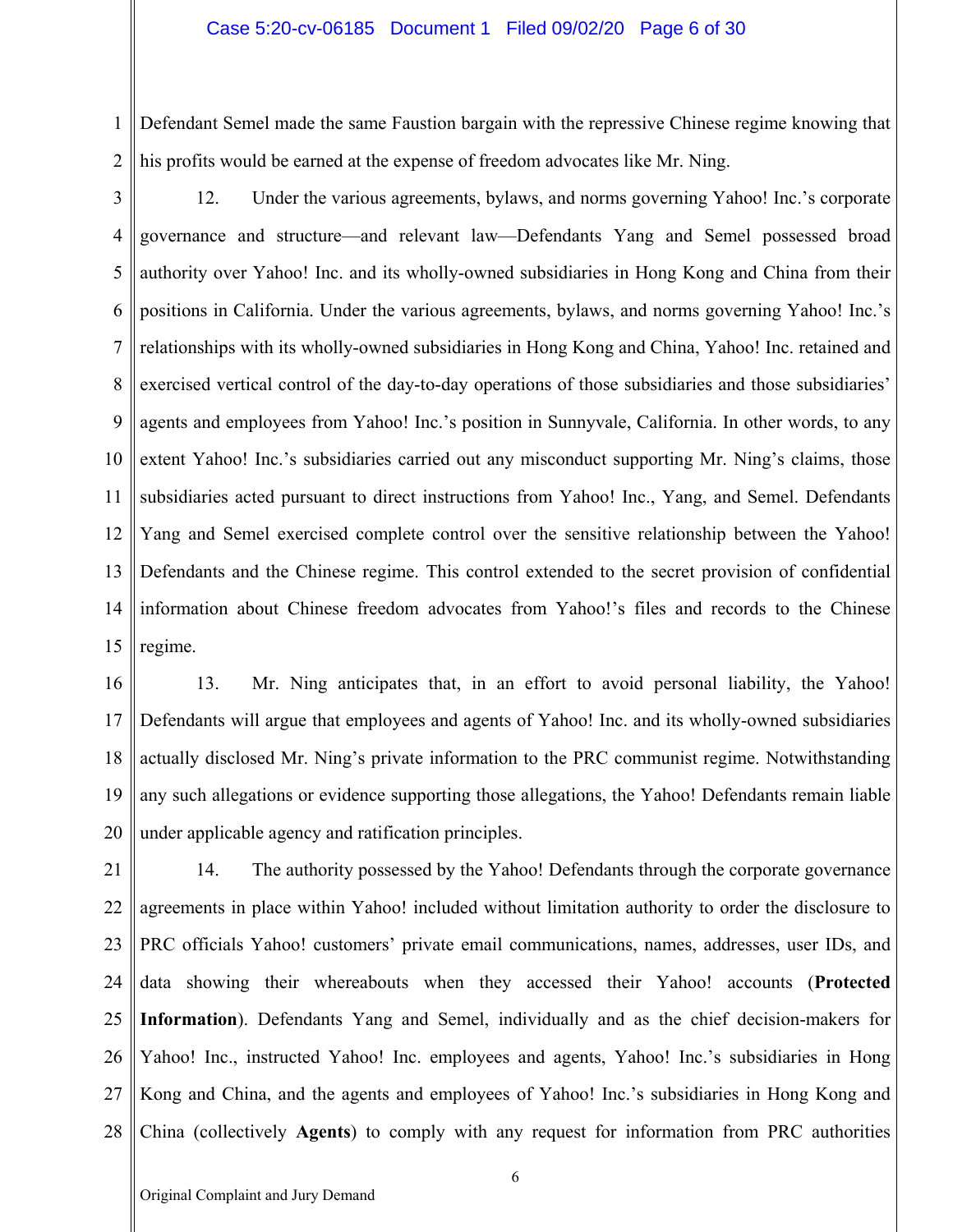## Case 5:20-cv-06185 Document 1 Filed 09/02/20 Page 7 of 30

1 2 3 4 regarding a Chinese national in China. Alternatively, because Defendants Yang and Semel, individually and as the chief decision-makers for Yahoo! Inc., allowed their Agents to disclose Protected Information without objection—and encouraged such disclosures—those Agents reasonably believed they had authority to do so on behalf of Yahoo! Inc. and its subsidiaries.

5 6 7 8 9 10 11 12 15. The Yahoo! Defendants thus instructed their Agents to disclose the Protected Information of Chinese political dissidents—including Mr. Ning—to PRC authorities upon request. The Yahoo! Defendants instructed their Agents to effect such disclosure without warning Mr. Ning or other Chinese Yahoo! customers that they would do so or had done so. Indeed, the Yahoo! Defendants instructed their Agents to conceal all information relating to such disclosures from Chinese Yahoo! customers, including Mr. Ning. The Agents carried out these instructions with respect to Mr. Ning's Protected Information as well the Protected Information of other political dissidents in China. The Yahoo! Defendants knew about their Agents' actions and approved them.

13 14 15 16 17 18 16. Based on the Yahoo! Defendants' actual authority to issue these instructions, and according to those specific instructions, (1) Mr. Ning's Protected Information was disclosed to the PRC communist regime; (2) Mr. Ning was purposefully kept unaware that the Yahoo! Defendants or their Agents would disclose or had disclosed his Protected Information; and (3) Mr. Ning could not have detected the Yahoo! Defendants' role in his arrest, imprisonment, and torture until recently.

19 20 21 22 23 24 25 26 27 28 17. Even if such individual disclosures were not expressly authorized by the Yahoo! Defendants, the Yahoo! Defendants ratified the policy which encouraged those disclosures, and the relevant Yahoo! Agents in China and Hong Kong reported directly to their counterparts in Yahoo! Inc.'s California headquarters. The Yahoo! Defendants faced public scrutiny regarding the disclosure of political dissidents' Protected Information to PRC officers because the PRC communist regime silenced those dissidents with torture, murder, and lengthy prison sentences. And each time the Yahoo! Defendants fielded criticism regarding these disclosures, they defended their own actions as well as the actions of Yahoo! subsidiaries, Agents, and employees in California and China who may have acted in connection with these disclosures. In essence, the Yahoo! Defendants defended the acts of their Agents by stating, "They were just doing their jobs." Thus, not only did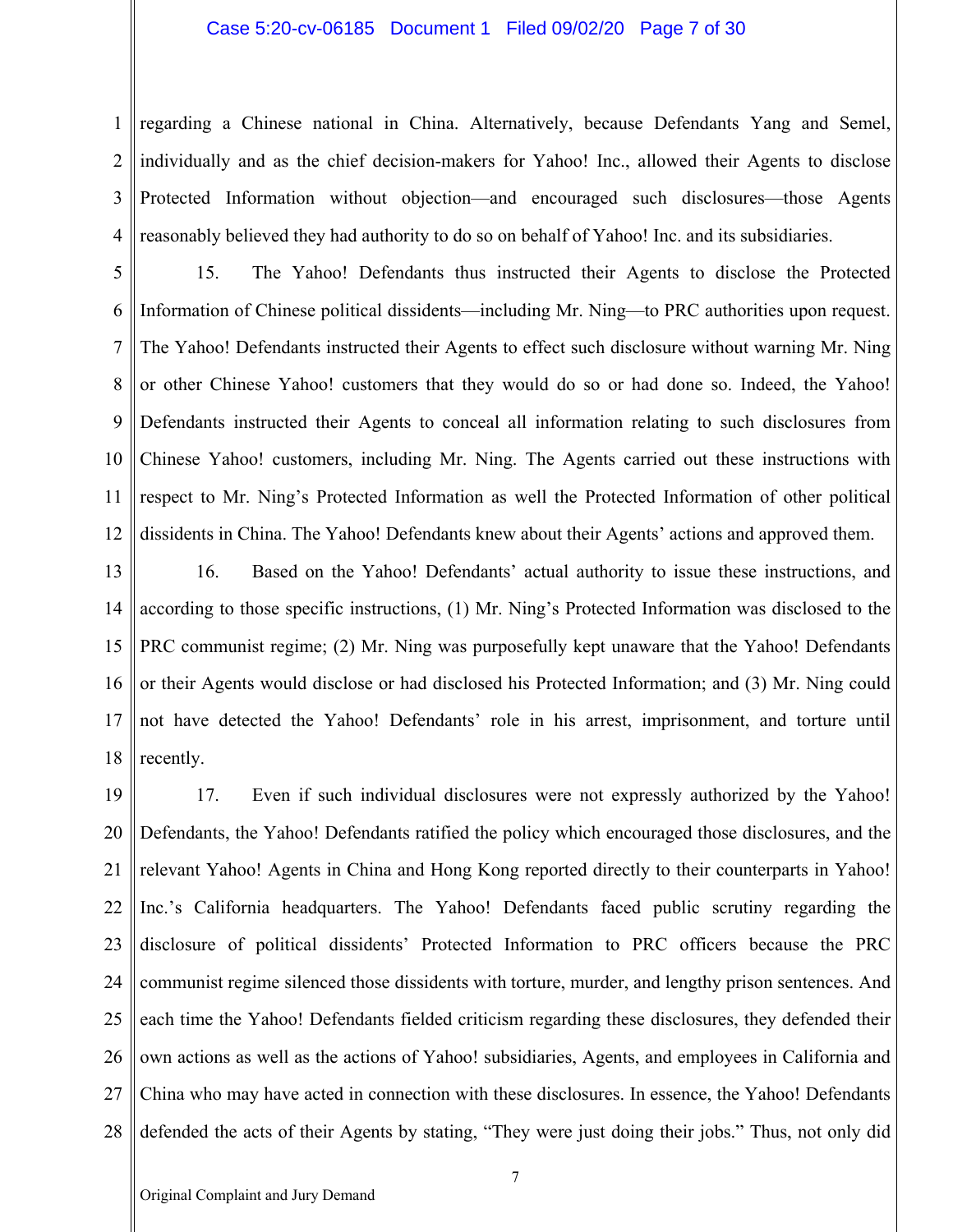1 2 the Yahoo! Defendants fail to discourage such disclosures by their Agents, they openly justified them while fully understanding the extent and consequences of those disclosures.

3 4

## **JURISDICTION AND VENUE**

5 6 7 8 18. This Court has subject matter jurisdiction because this is a civil action arising under the laws of the United States. *See* 28 U.S.C. § 1331. Specifically, the Court may exercise federal question jurisdiction over Plaintiff's claims under the Alien Tort Statute (**ATS**), 28 U.S.C. § 1350 and Torture Victim Protection Act (**TVPA**), 28 U.S.C. § 1350 note*.* 

9 10 11 19. This Court has subject matter jurisdiction because this is a civil action by an alien for a tort committed in violation of the law of nations or a treaty of the United States. *See* 28 U.S.C. § 1350.

12 13 14 20. This Court has subject matter jurisdiction because this is a civil action in which the matter in controversy exceeds the sum or value of \$75,000, exclusive of interest and costs, and is between citizens and legal residents of different states. 28 U.S.C. § 1332.

15 16 17 18 21. This Court has supplemental subject matter jurisdiction over Mr. Ning's state law claims under 28 U.S.C. § 1367. The Court has federal-question jurisdiction, and Plaintiff's state law claims are so related to Plaintiff's federal law claims that they form part of the same case or controversy.

19 20 21 22 23 24 22. This Court may exercise personal jurisdiction over the Yahoo! Defendants under California's long-arm statute, which is coextensive with federal constitutional due process limits. *See* Cal. Civ. Proc. Code § 410.10. Defendants Yang and Semel reside in California, and Defendants Oath Holdings, LLC and Altaba Inc. maintain a headquarters or primary office in California. Moreover, as set forth herein, this action arises from and is related to all Defendants' actions within the state of California.

25 26 27 23. Venue is proper in this district because Defendant Yang resides here and because Defendants Oath Holdings, LLC and Altaba Inc. maintain a headquarters or primary office within the district. *See* 28 U.S.C. § 1391(b)(1), (c)(2), and (d).

28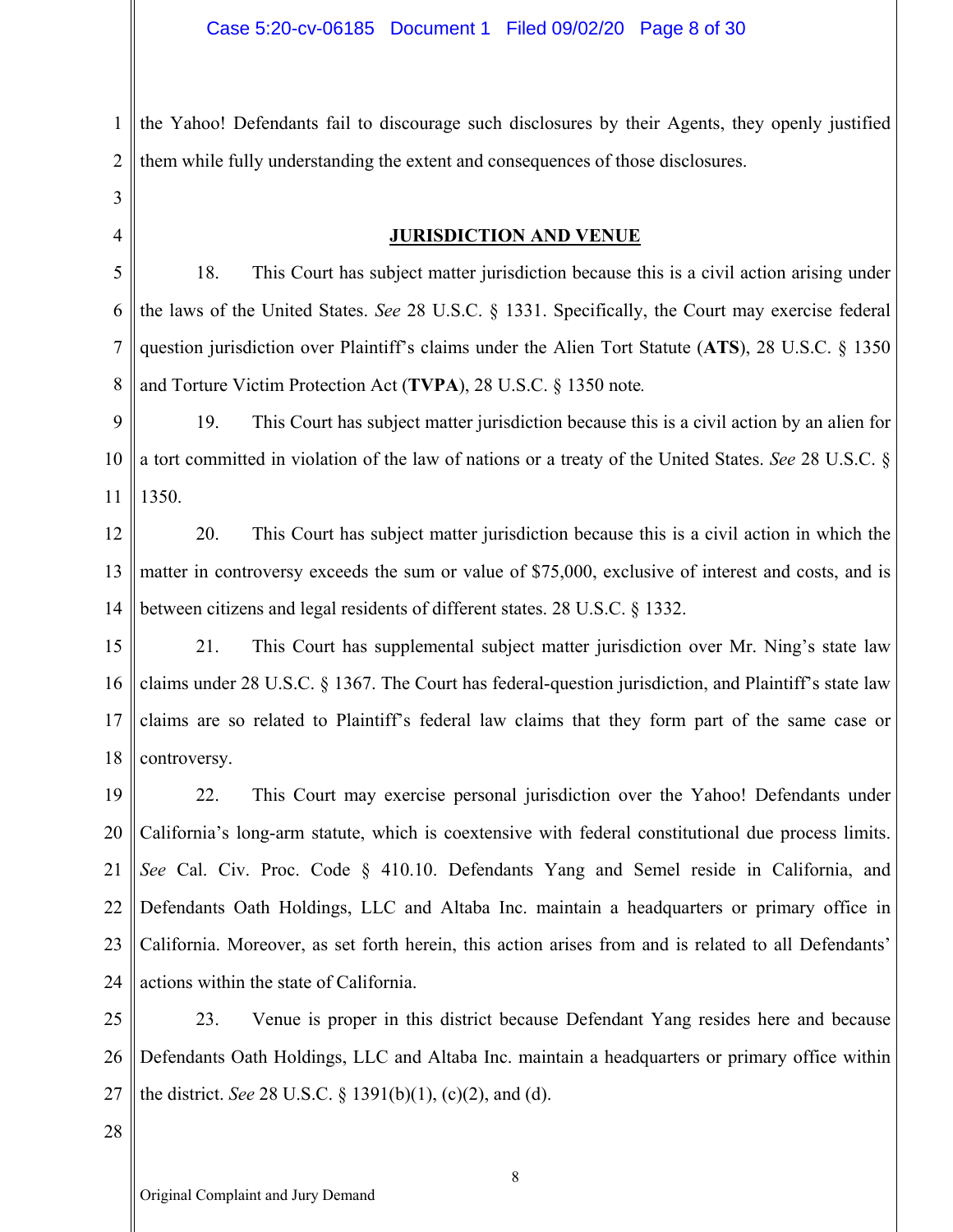## Case 5:20-cv-06185 Document 1 Filed 09/02/20 Page 9 of 30

1 2 3 4 5 6 7 8 9 10 11 12 13 14 15 24. Further, venue is proper in the Northern District of California because a substantial part of the events or omissions giving rise to the claim occurred in the Northern District of California. From Sunnyvale, California, the Yahoo! Defendants formed an agreement and alliance with the Chinese communist regime, pursuant to which Yahoo! Inc. and its subsidiaries and Agents would help the Chinese communist regime identify pro-democracy dissidents who resided in China and used Yahoo! email and other internet services to support their pro-democracy movement. In furtherance of that agreement and alliance, and pursuant to Yahoo! Defendants' instructions, Yahoo! Inc. and its Agents and subsidiaries disclosed customers' private information and communications to Chinese authorities—without notifying customers of the disclosure. Among those communications disclosed by the Yahoo! Defendants were emails between Mr. Ning and a pro-democracy activist who sent and received those emails in San Francisco, California using a Yahoo! account. The Yahoo! Defendants carried out this misconduct in order to preserve the Yahoo! Defendants' profits from their Chinese operations by helping the Chinese government capture, imprison, and torture pro-democracy activists living in China. Mr. Ning's claims arise from and relate to these actions by the Yahoo! Defendants.

16 17 18 19 20 25. This action should be assigned in accordance with Rule 3-2(c) and (e) of the Northern District of California Civil Local Rules. This case should be assigned to the San Jose division because one or more defendants reside in the division for venue purposes and a substantial part of the events or omissions which give rise to Mr. Ning's claims occurred in one or more of the counties identified in Local Rule 3-2(e).

- 21
- 22
- 23

# **STATEMENT OF FACTS**

26. Mr. Ning is a citizen of the PRC and resides in the United States.

24 25 26 27 28 27. PRC officials arbitrarily arrested, convicted, and imprisoned Mr. Ning for criticizing the Chinese Communist Party (**CCP**), for participating in pro-democracy activities, and for disseminating pro-democracy publications. In connection with his arrest and detention, Mr. Ning suffered permanent injuries and endured extreme physical and psychological torture, forced manual labor, the loss of his gainful employment, and the destruction of his family home.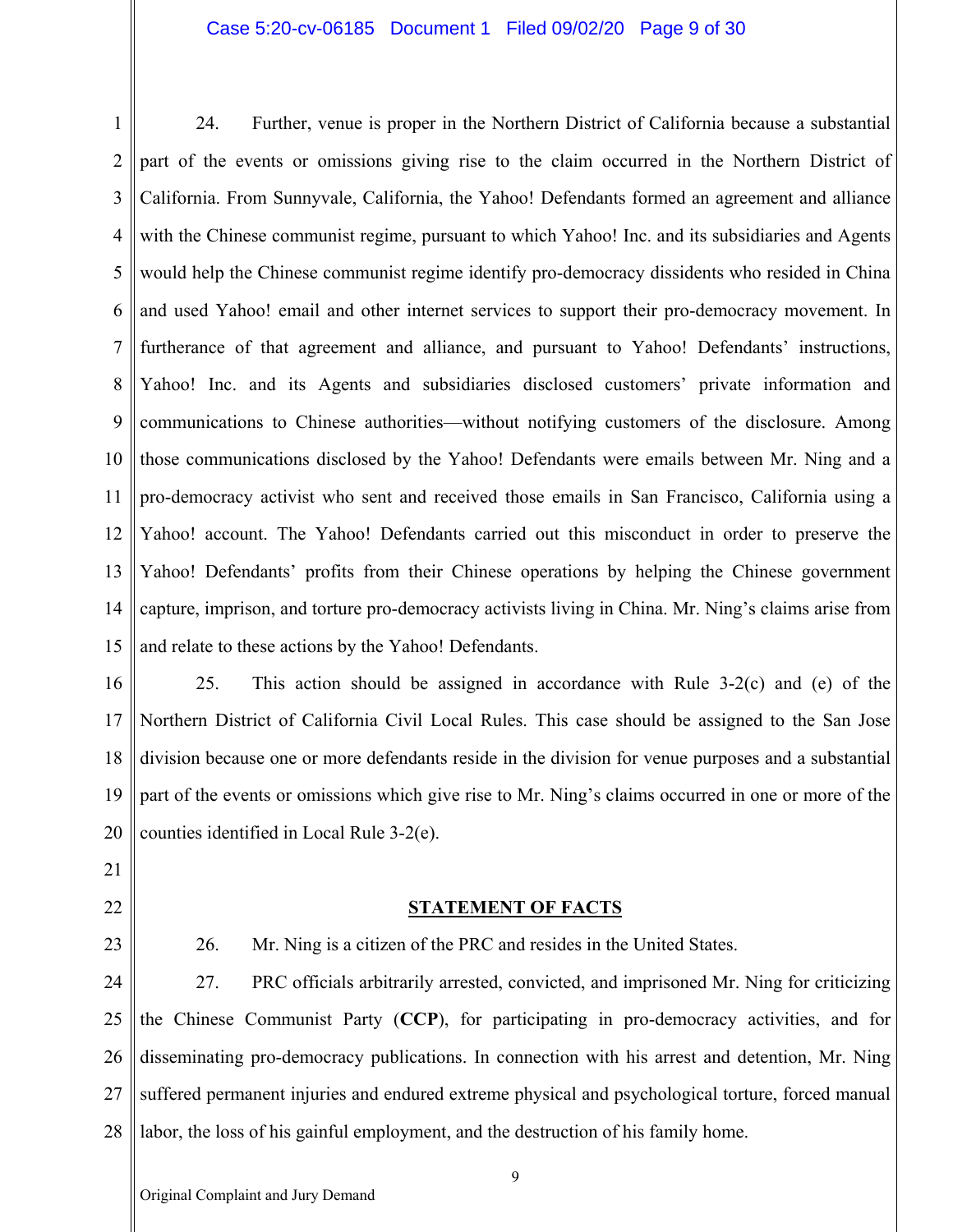## Case 5:20-cv-06185 Document 1 Filed 09/02/20 Page 10 of 30

1 2 3 4 5 6 7 8 9 10 28. The Yahoo! Defendants actively helped the PRC's communist regime identify Mr. Ning and other Chinese Yahoo! customers as pro-democracy dissidents. In an effort to maximize profits from the 110 million internet users in the Chinese market, the Yahoo! Defendants entered a joint venture with the PRC, pursuant to which the Yahoo! Defendants agreed to help identify Chinese nationals who expressed pro-democracy, anti-CCP ideas over the internet. This agreement went beyond the ordinary business dealings needed for a company like Yahoo! Inc. to establish a foreign presence given, among other things, other internet companies entered the Chinese market without entering and honoring a similar agreement. With the benefit of effective, active assistance from the Yahoo! Defendants in California, the PRC arbitrarily arrested, imprisoned, and tortured numerous pro-democracy dissidents.

11 12 13 14 15 16 17 18 19 20 21 22 23 29. Mr. Ning was a pro-democracy dissident targeted by the PRC and the Yahoo! Defendants. Mr. Ning was and remains a vocal pro-democracy advocate who privately and discretely disseminated pro-democracy, anti-communism messages and writings using his Yahoo! email account. The Yahoo! Defendants and PRC worked together to silence and punish Mr. Ning. Pursuant to their agreement and partnership with the PRC, the Yahoo! Defendants provided the PRC with Mr. Ning's (and others') private email records, copies of email messages, email addresses, user ID numbers, and other identifying information about Mr. Ning and his prodemocracy writings and communications. By this conduct, the Yahoo! Defendants knowingly and intentionally assisted the PRC in its arbitrary arrest, conviction, imprisonment, and torture of Mr. Ning. As a result of the Yahoo! Defendants' misconduct—and consistent with the Yahoo! Defendants' intent and goals of their partnership with the Chinese communist regime—Mr. Ning's pro-democracy messages were silenced, and Mr. Ning suffered permanent and irreversible physical, psychological, and economic injuries.

24

## **I. MR. NING BRAVELY ADVOCATED FOR DEMOCRACY AND WORKERS' RIGHTS IN CHINA.**

25 26 27 28 30. Mr. Ning's resistance against China's communist regime grew from his and his family's personal suffering. Mr. Ning and his four siblings grew up in Shenyang, and their family barely survived on his father's wages. Because his family lacked elevated status in China's communist regime, Mr. Ning's family—despite the hard work of his father—barely scraped by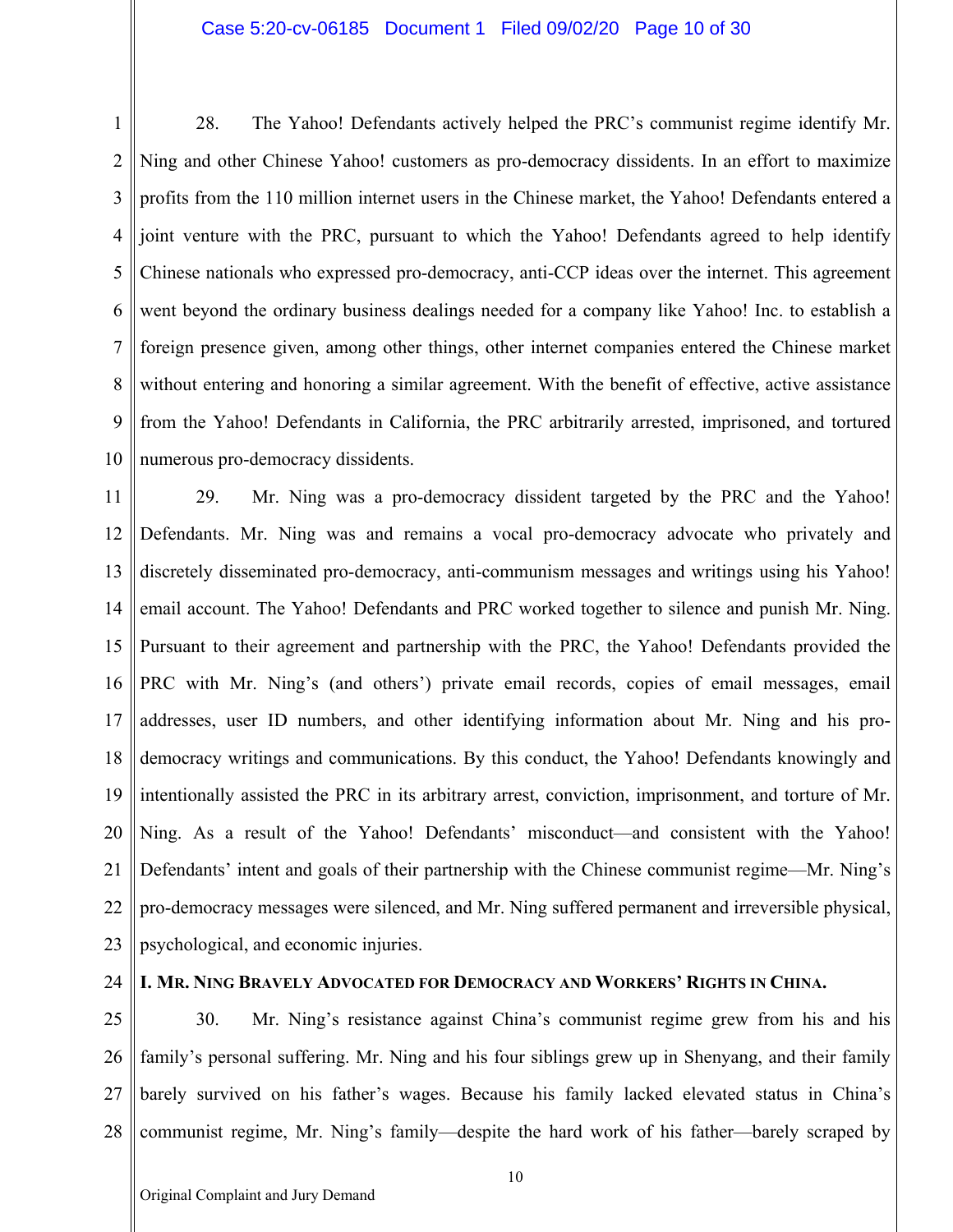1 2 financially and lived in squalor. Most other working-class families in Shenyang suffered through similar circumstances for the same reason.

3 4 5 6 7 8 9 10 11 12 13 31. As a seven-year-old boy, Mr. Ning first personally witnessed the darkness of communism. A PRC communist officer came to Mr. Ning's family home and ordered Mr. Ning's sister to provide manual labor on farms outside of Shenyang. For three years, she labored on local farms—not allowed to visit home. Six years later, a PRC official similarly ripped Mr. Ning's brother from the family home, forcing him to provide three years of unpaid labor on local farms. At the time, communist propaganda often repeated the mantra, "If just one member of the family is sent to the countryside for labor, the whole family gets the glory." Referring to that mantra, a thirteen-year-old Mr. Ning told the officer taking his brother: "No, when one member of the family goes to the countryside—like my sister and now my brother—everyone has *worry*, not glory." Two years following that encounter, authorities ordered a third sibling, Mr. Ning's second sister, to provide three years of unpaid manual labor.

14 15 16 17 18 32. Witnessing the communist regime commit his siblings to slave labor and observing his father's struggle to survive in a system that allowed only the communist elite to thrive, Mr. Ning—as a child—developed disdain for communism. As an adult, he pushed back. Mr. Ning devoted his life to reporting on the injustice perpetuated by the communist regime and advocating for democracy in China.

19 20 21 22 23 24 25 33. Mr. Ning began advocating for democracy and workers' rights as a young man in his hometown of Shenyang. He organized a Shenyang City Citizens Support Group consisting of local friends and neighbors who shared a disdain for the communist regime and sought to curb its abuses. Because Mr. Ning's friends and neighbors trusted and respected him, they elected him chairman of their newly-established Shenyang Patriotic Citizens Autonomous Union (**PCAU**). The PCAU provided people of Shenyang a platform from which to challenge the CCP's oppressive labor policies.

26 27 28 34. In May 1989, Mr. Ning and his friends traveled from Shenyang to Beijing to join the historic pro-democracy, pro-human rights protests at Tiananmen Square. Leaders of other anticommunism unions from communities across China joined Mr. Ning at Tiananmen Square. Those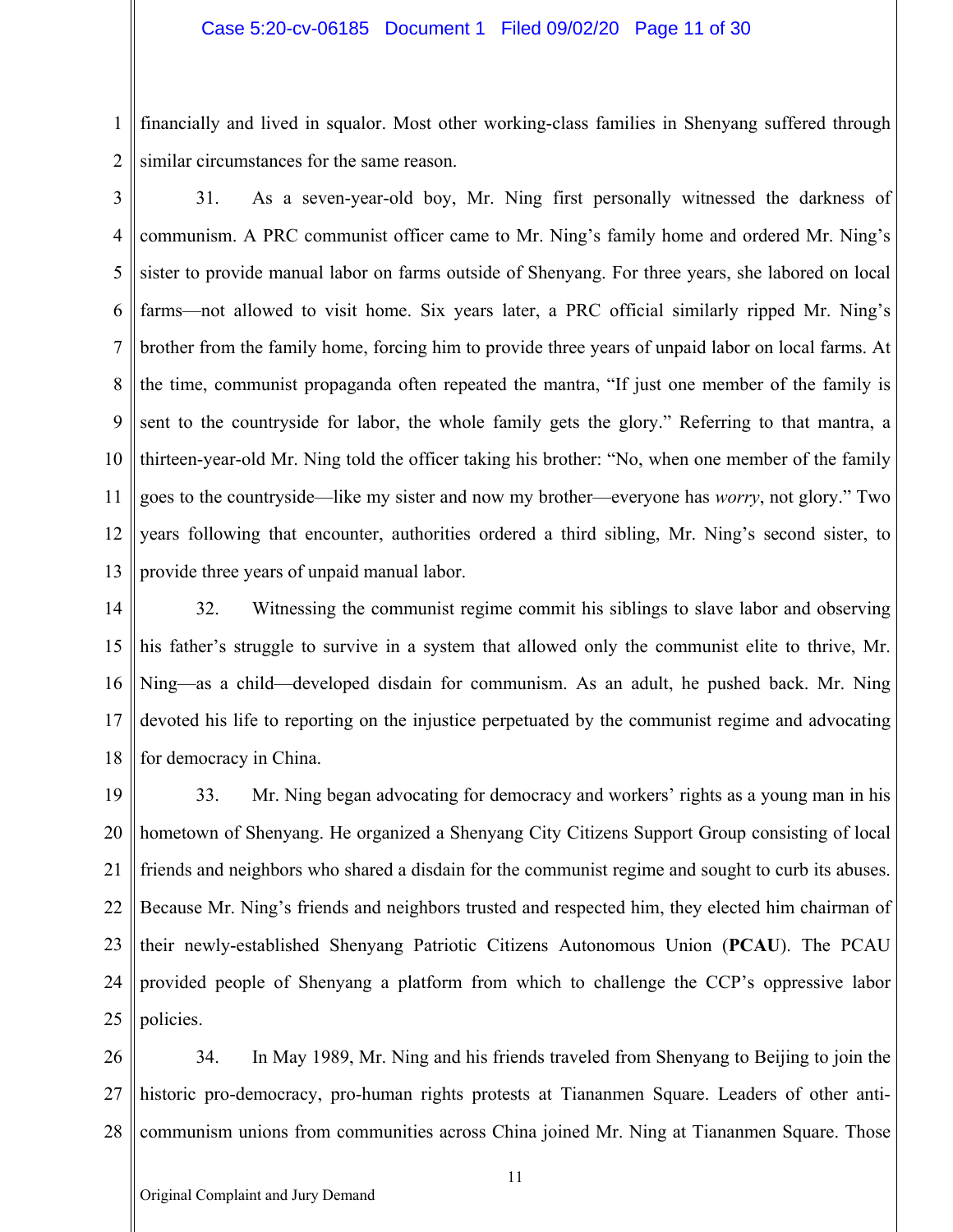1 2 leaders formed the Beijing Autonomous Workers' Federation, a pro-democracy organization that courageously communicated their views to the CCP.

3 4 5 6 7 8 9 35. Hundreds of thousands of protestors participated in the Tiananmen Square demonstrations. Even members of the military and law enforcement joined the protest against totalitarian control and in support of democracy. But the PRC communist regime, led by the CCP, eventually imposed martial law to quell the protests and remove the protesters. The military evacuated the protesters by firing on them and driving through and over them with armored vehicles. What began as a peaceful protest at Tiananmen Square ended in the murder of thousands of protesters by the communist regime.

10 11 12 13 36. Up until this point, Mr. Ning had been open and vocal about his disdain for the policies of the PRC's communist regime. But after the PRC's violent response to and mass arrest of Tiananmen Square protesters, Mr. Ning began promoting democracy and working-class rights in a manner that could not be detected by the communist regime.

14 15 16 17 18 19 20 21 22 23 37. Mr. Ning took every step he could to prevent the Chinese government from obtaining his confidential correspondence. In order to confidentially express his political opinions and avoid detection by the PRC, Mr. Ning sent and received pro-democracy communications using his Yahoo! email account. Mr. Ning kept his Yahoo! account secure with a password. He also encrypted the materials he sent from his Yahoo! account. Mr. Ning knew that the communist regime's discovery of his communications could result in arbitrary detention, arrest, imprisonment, and illegal torture by PRC officials. He thought that through Yahoo!'s services, he could fight for democracy while protecting his identity from PRC officials. Mr. Ning did not know that Defendants had agreed to provide and did provide the communist Chinese regime with his confidential communications and other Protected Information.

## 24 25 **II. PURSUANT TO THEIR AGREEMENT WITH THE PRC—AND IN ORDER TO MAXIMIZE PROFITS— THE YAHOO! DEFENDANTS HELPED CHINA'S COMMUNIST REGIME IDENTIFY AND CAPTURE MR.**

26 **NING.** 

27 28 38. It has long been widely known that freedom advocates in China are subject to some of the most inhumane interrogation techniques and human rights abuses, including torture. It is well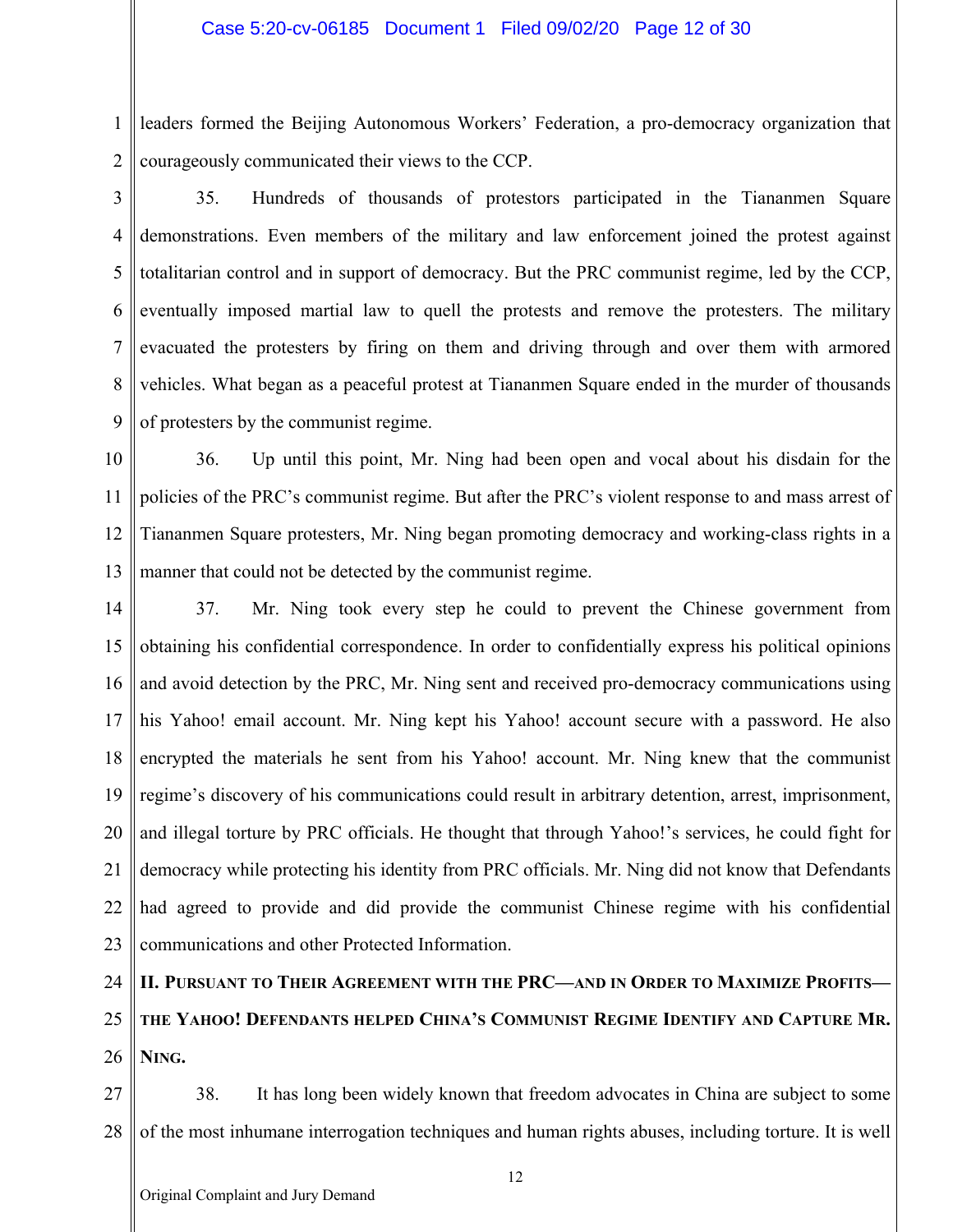## Case 5:20-cv-06185 Document 1 Filed 09/02/20 Page 13 of 30

1 2 3 4 5 6 known that PRC officials punish political dissidents for expressing pro-democracy ideas through arbitrary arrest, brutal beatings, starvation, hard labor, and use of torture devices such as the "Tiger Chair" or "Iron Chair." PRC officials often identify political dissidents through surveillance or hacking measures. The Yahoo! Defendants' ongoing secret cooperation and agreement with the Chinese communist regime greatly facilitated the regime's identification, detention, and repression of Chinese pro-democracy freedom advocates.

7 8 9 10 11 12 13 14 15 16 39. The Yahoo! Defendants knew of the PRC's human rights abuses before entering the Chinese market. They nevertheless agreed to help the PRC communist regime capture and torture political dissidents. Indeed, each of the Yahoo! Defendants received letters and had access to publications—long before Mr. Ning's arrest—warning them that assisting the PRC communist regime would result in the arbitrary arrest, imprisonment, and torture of innocent Chinese people merely for exercising their right to free speech and assembly under Chinese and international law. Those letters and publications came from non-governmental organizations including Human Rights Watch and Amnesty International. The Yahoo! Defendants were well aware of the cost that came with entering the Chinese market, but still chose to actively commit Yahoo! resources to supporting the regime's suppression campaign.

17 18 19 20 21 22 23 24 25 26 27 28 40. Yahoo! Inc. was the first major American internet company to enter the Chinese market. The Yahoo! Defendants stood to gain billions of dollars in assets and business opportunities by virtue of their Chinese operations. Prior to entering the Chinese market, the Yahoo! Defendants knew that PRC communist officials falsely imprisoned and illegally tortured political dissidents. Other American internet platforms either previously declined to enter the Chinese market or withdrew from it due to its precarious human rights and cybersecurity environment. If Yahoo! Inc., Terry Semel, and Jerry Yang did not agree to help the PRC locate and imprison political dissidents using Yahoo! internet products, the PRC would block the Yahoo! Defendants' access to the Chinese market. The Yahoo! Defendants chose to take advantage of the scruples of their competitors to gain a business advantage in the Chinese market by secretly agreeing to help the PRC identify political dissidents active on Yahoo! internet platforms. The Yahoo! Defendants chose profits over principle and morality in agreeing to facilitate the regime's campaign of repression.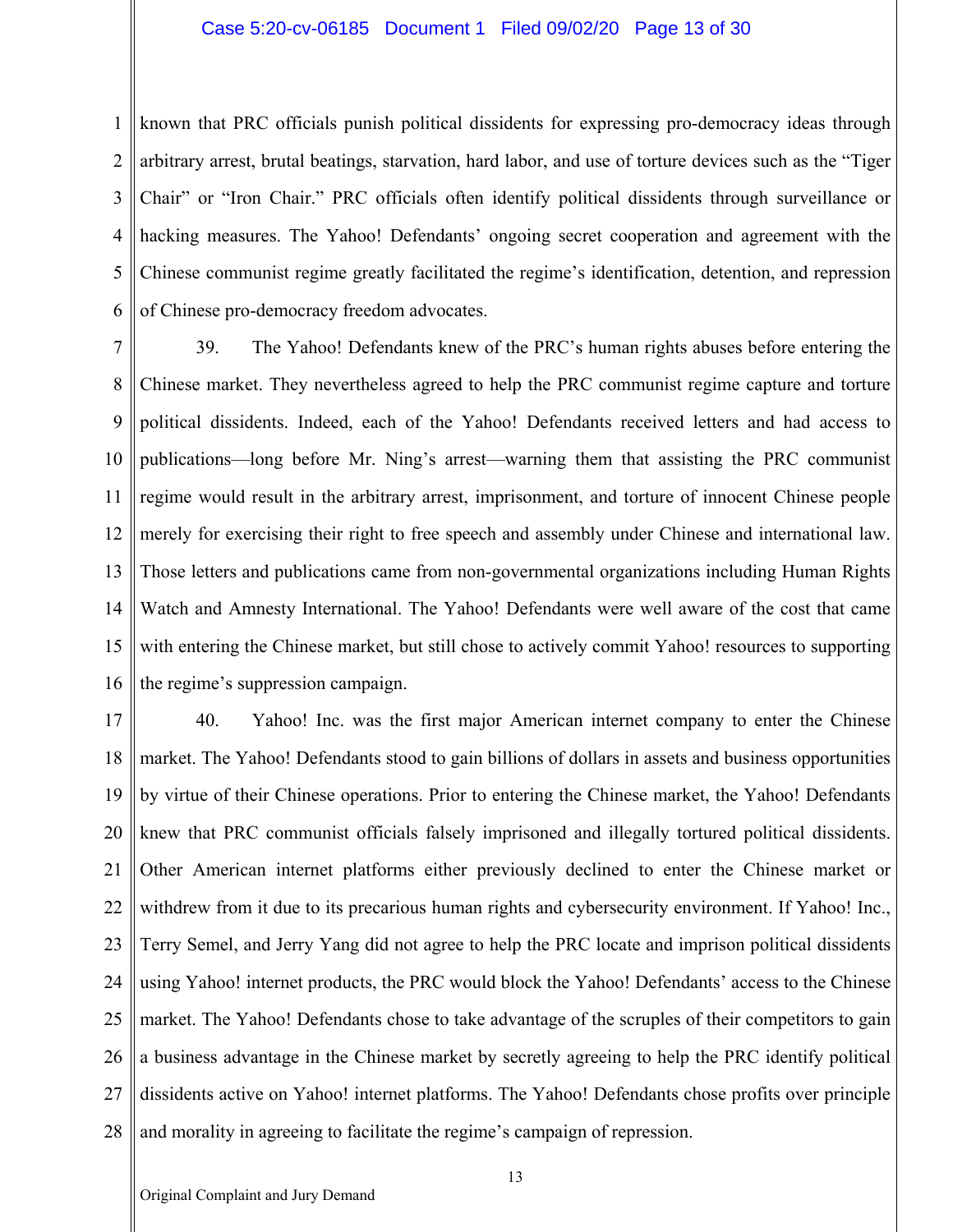## Case 5:20-cv-06185 Document 1 Filed 09/02/20 Page 14 of 30

1 2 3 4 5 6 7 41. Defendants' decisions to provide the Chinese government confidential communications by pro-democracy activists like Mr. Ning were made and their implementation closely controlled and directed by Defendants Yang and Semel and the Yahoo managers they directed from Yahoo!'s California headquarters. The Yahoo! Defendants maintained vertical control over their Chinese subsidiaries throughout the relevant time period, such that responding to a request for information like the one in Mr. Ning's case would have been reviewed by the Yahoo! Defendants or their Agents.

8 9 10 11 12 13 14 15 16 17 18 42. Thus, prior to entering the Chinese market, the Yahoo! Defendants—from Sunnyvale, California—agreed to help the PRC apprehend and torture Chinese pro-democracy dissidents in exchange for access to the Chinese internet market. And once Yahoo! entered the Chinese market, the Yahoo! Defendants fully performed their duties under that agreement. Through this agreement with the Yahoo! Defendants, the PRC's violent communist regime effectively had censorship enforcers operating in Sunnyvale, California. From their California headquarters, the Yahoo! Defendants ordered and oversaw the disclosure of Yahoo! customers' personal information to the PRC. That information included without limitation pro-democracy email exchanges between Mr. Ning and a resident of San Francisco, California, using a Yahoo! account. The Yahoo! Defendants did this as part of a joint effort to eliminate pro-democracy messages within China, leaving China, and entering China.

19 20 21 22 23 24 43. The Yahoo! Defendants actively concealed their complicity with the PRC communist regime in their actions and omissions taken or directed from Yahoo!'s California headquarters, including concealing their activities from investors and the U.S. government. Although the Yahoo! Defendants have since publicly confessed to helping imprison some Chinese political dissidents, they have continued to conceal their assistance to the Chinese communist regime in imprisoning and torturing Mr. Ning.

25 26 27 28 44. With respect to Mr. Ning, Yahoo! employees and Agents received a request from PRC authorities asking for private information relating to Mr. Ning's Yahoo! email account, including Protected Information such as Mr. Ning's identity, telephone number, physical address, private emails, and the dates, times, and IP addresses from which Mr. Ning accessed his Yahoo!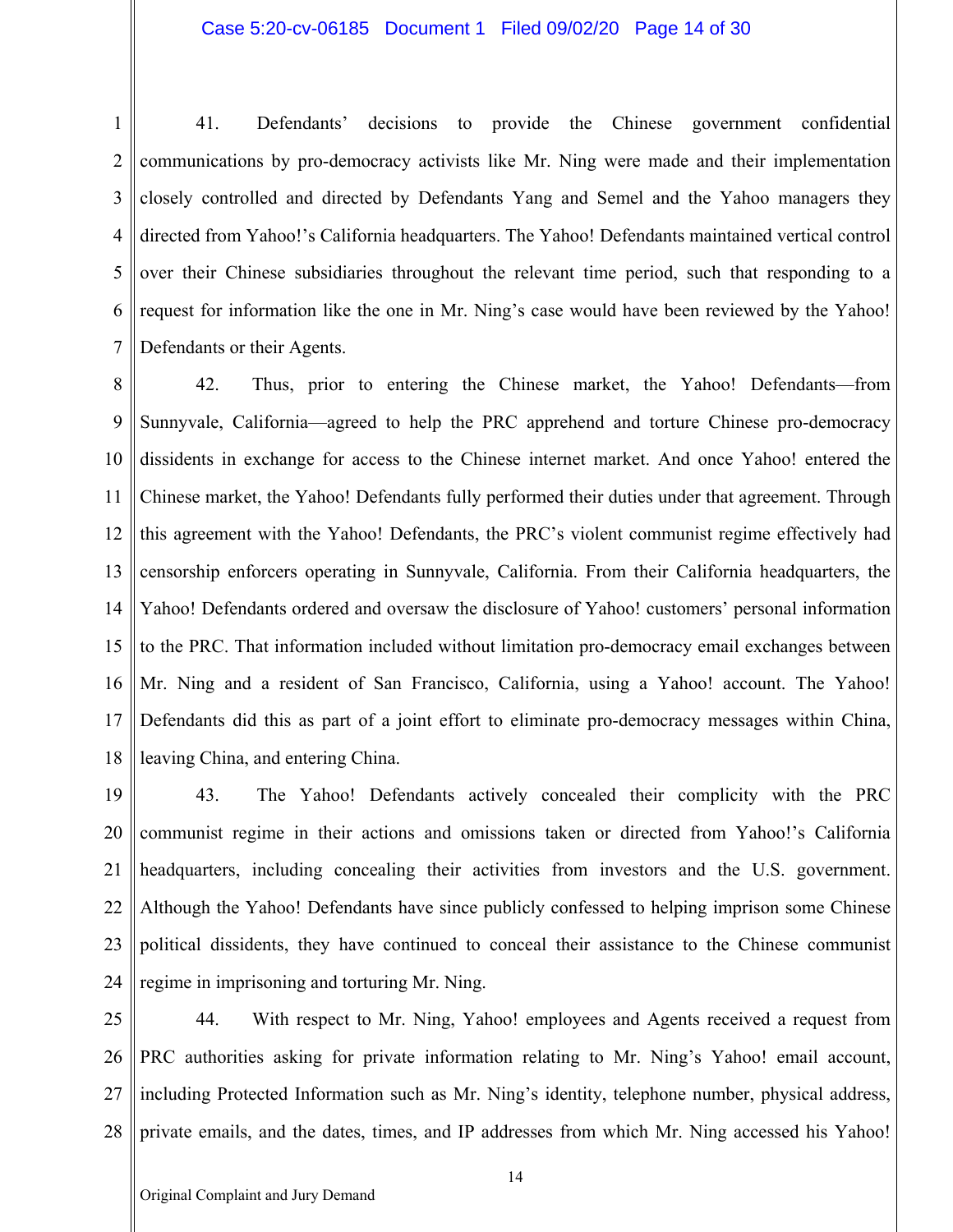## Case 5:20-cv-06185 Document 1 Filed 09/02/20 Page 15 of 30

1 2 3 4 5 6 7 8 9 email account. The Yahoo! Defendants learned of the request at their California headquarters. Defendants knew that the Chinese communist regime was seeking Mr. Ning's confidential communications in order to detain, imprison, torture, and potentially execute him. Defendants knew that Mr. Ning could be subject to the death penalty for the peaceful expression of dissenting views and, yet, Defendants were willing to let Mr. Ning suffer these violations in order to maintain their profits. Charges such as "subversion of state power" levied at Mr. Ning were transparent attempts to mask the PRC's suppression of pro-democracy rhetoric by subjecting him to arbitrary arrest and imprisonment, cruel and unusual punishment, outright torture, interrogation techniques outlawed by international treaties, and forced labor.

10 11 12 13 14 15 16 17 45. Knowing full well the abuse Mr. Ning and other political dissidents would endure if the PRC possessed their private Yahoo! messages and information, the Yahoo! Defendants—from Yahoo! Inc.'s California headquarters—ordered or approved the release of Mr. Ning's and other dissidents' private and highly sensitive pro-democracy communications and other Protected Information to PRC authorities. Mr. Ning's Protected Information, electronically stored on his secure Yahoo! account, was provided to the PRC communist regime pursuant to the secret agreement between the Yahoo! Defendants and the PRC formed at Yahoo!'s California headquarters.

18 19 20 21 22 23 24 25 26 27 28 46. The Yahoo! Defendants knew the PRC authorities would arbitrarily arrest and torture Mr. Ning once they released his Protected Information to the government. They knew this because the Yahoo! Defendants had turned over private emails of other pro-democracy dissidents in the past to the PRC, and they knew that those dissidents had been arbitrarily arrested, convicted without even knowing the evidence upon which their convictions relied, and tortured just as Mr. Ning would be. The Yahoo! Defendants knew how valuable political dissidents' private information was, as PRC officials would often use communications like Mr. Ning's to locate, arrest and imprison dissidents. They knew that turning over this valuable information was their gateway into the Chinese market. Thus, pursuant to their partnership and agreement with the PRC, and in an effort to preserve their financial interest in the Chinese internet market, the Yahoo! Defendants continued to assist the PRC in its efforts to punish pro-democracy dissidents.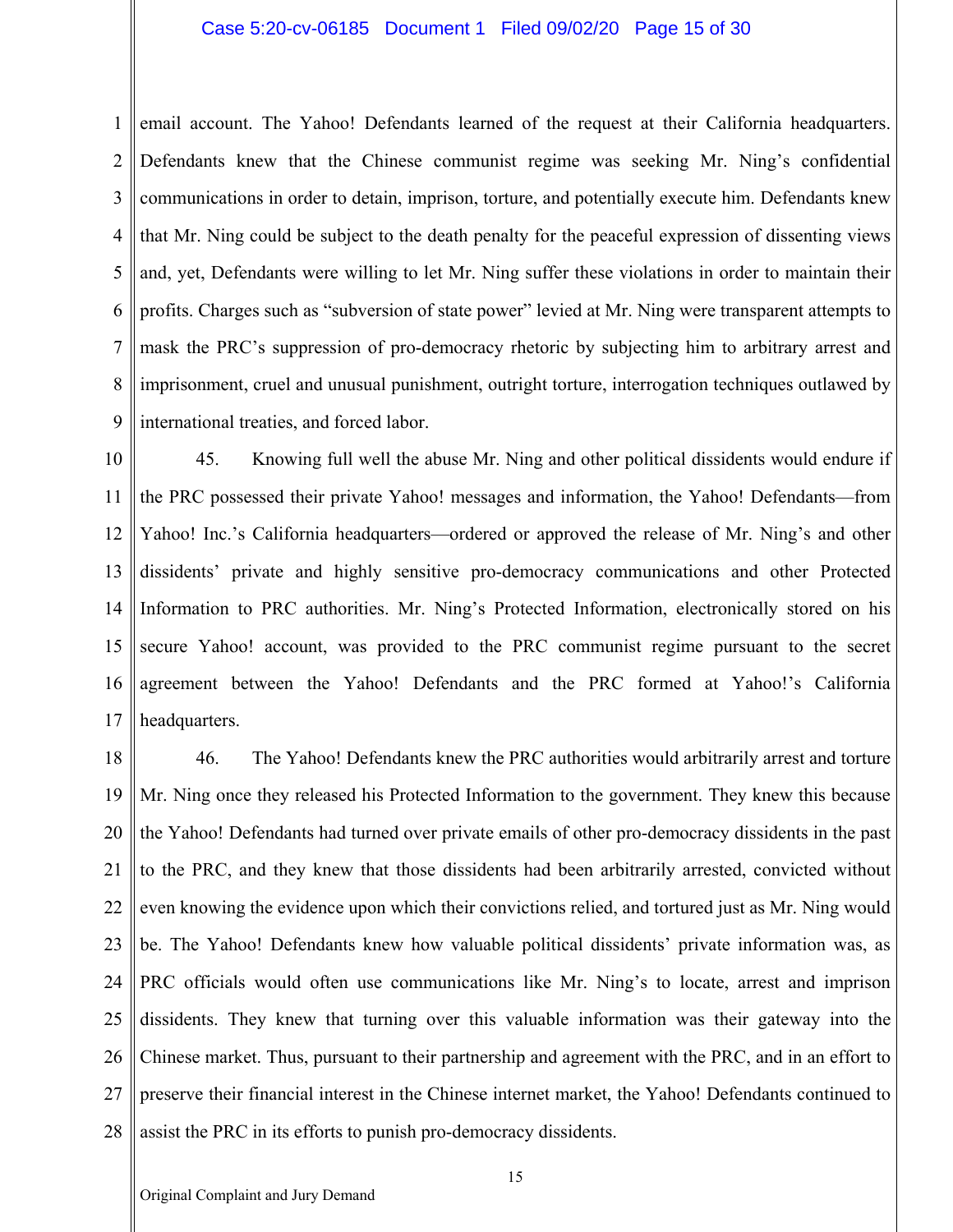Case 5:20-cv-06185 Document 1 Filed 09/02/20 Page 16 of 30

1 2 3 4 47. Enabled by the Yahoo! Defendants' illegal, unethical, and unscrupulous business practices, the Chinese communist regime used Mr. Ning's Protected Information—including his pro-democracy communications stored on his private Yahoo! email account—to arrest and torture him.

#### 5 **III. MR. NING'S UNLAWFUL ARREST AND PRETRIAL TORTURE**

6 7 8 9 10 11 48. After PRC communist authorities obtained Mr. Ning's private communications from the Yahoo! Defendants, twelve armed PRC officers surrounded Mr. Ning at a restaurant in Chengdu. PRC officers blindfolded and handcuffed Mr. Ning, and they shackled his legs. They warned: "If you don't obey, we can kill you. We will shoot you to death if you attempt to run." Mr. Ning's worst fears had come true, despite the abundance of precautions he had taken to protect his identity.

12 13 14 15 16 49. Soon after his arrest, PRC officers transferred Mr. Ning to a state security building in his hometown of Shenyang. During the fifty-hour drive to Shenyang, PRC communist officers deprived Mr. Ning of sleep, physically beat him about his face and limbs with batons and fists, and repeatedly threatened to kill him. At no time during this trip was Mr. Ning anything other than docile and compliant.

17 18 19 50. After reaching Shenyang, Mr. Ning was placed in solitary confinement and put under twenty-four-hour surveillance. The cell was round and padded to prevent suicide. Mr. Ning would soon understand why political prisoners would want to die.

20 21 22 23 24 25 26 51. Although PRC officers never disclosed the source of the information, they interrogated Mr. Ning regarding the content of his Yahoo! email messages. Interrogations were regularly conducted by teams of five to six individuals, all wearing a uniform bearing "1123." Mr. Ning suspected that these numbers identified members of a notorious investigation team established specifically to investigate and torture pro-democracy dissidents. Mr. Ning estimated that seventy members of the 1123 investigation team participated in his interrogation. Each interrogation generally lasted between four and six hours.

27 28 52. Mr. Ning suffered through countless interrogations, during which he endured barbaric, abusive interrogation techniques constituting torture. By way of example only, on one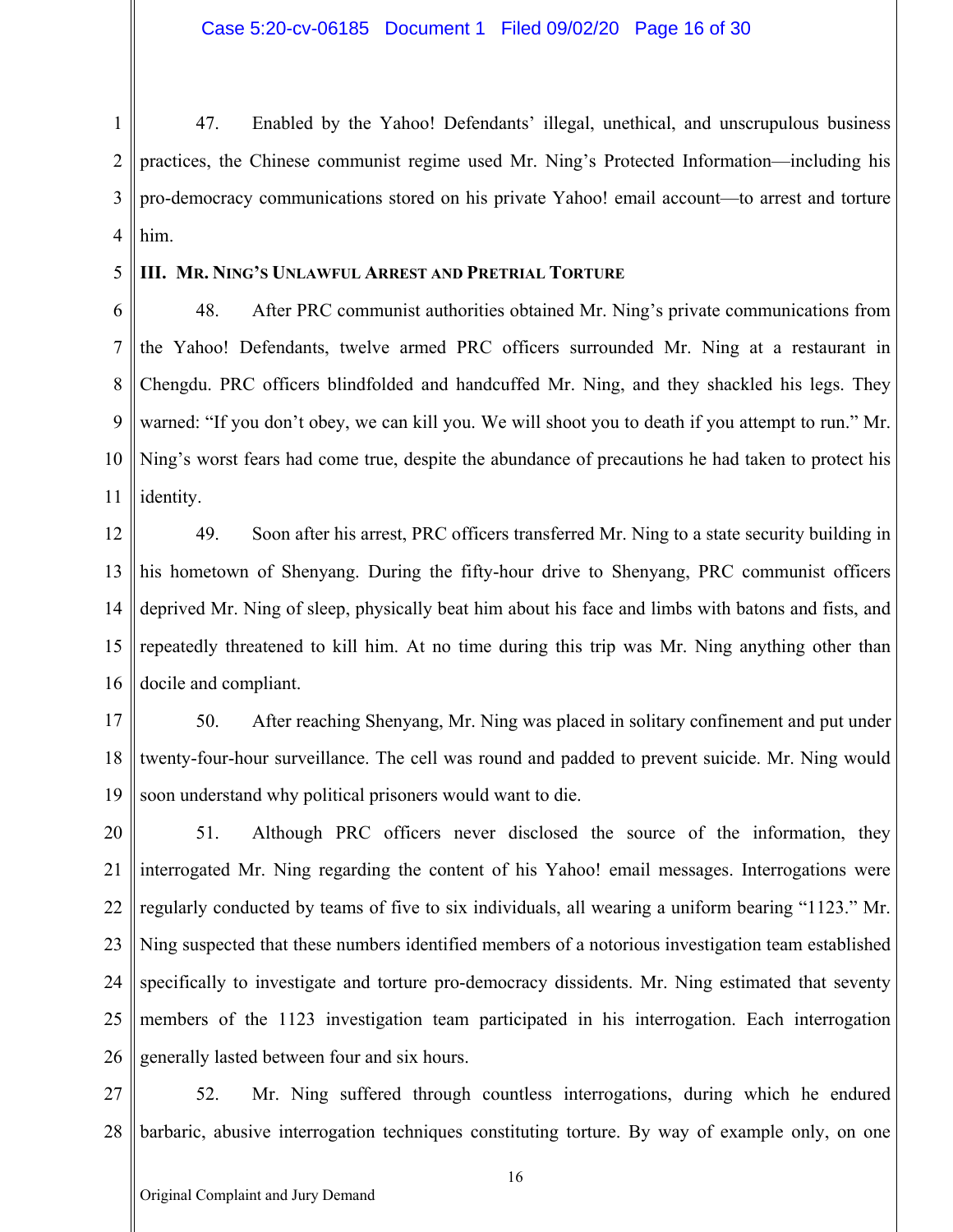## Case 5:20-cv-06185 Document 1 Filed 09/02/20 Page 17 of 30

1 2 3 4 5 6 7 representative occasion, PRC interrogators woke Mr. Ning in the middle of the night. They walked Mr. Ning outside—when the temperature was less than negative 13° Fahrenheit—while Mr. Ning wore only underwear, a thin shirt, and plastic slippers. These officers repeatedly punched Mr. Ning in the head. Blindfolded, Mr. Ning could not see who was hitting him or where the strikes originated. Mr. Ning cried out, "I am in a blindfold! I am shackled and handcuffed in this cold weather, I am shivering, and you still beat me up! This is immoral." The officers continued to threaten and punch Mr. Ning.

8 9 10 11 12 13 53. The officers finally escorted Mr. Ning back inside to the interrogation room. As they usually did before interrogating Mr. Ning, the team shackled Mr. Ning to the Tiger Chair, a highbacked, spiked chair created for the sole purpose of torture-based interrogation that causes increasingly greater discomfort to the back and buttocks as handcuffs and shackles are intermittently tightened. Thus began one of many interrogation sessions based on the content of Mr. Ning's Yahoo! email communications.

14 15 16 17 18 19 20 21 22 23 24 54. While the Tiger Chair painfully contorted Mr. Ning's body, the main interrogator asked, "Ning Xianhua, will you cooperate with this investigation?" Mr. Ning feared that if he confessed, he may suffer more severe punishment. Mr. Ning therefore denied that he could cooperate. In response, the chief interrogator shouted, "then hang him up!" Mr. Ning's handcuffs were then loosened and reattached to the top of the Tiger Chair. The back of the Tiger Chair is about one-and-a-half meters high, so the tips of Mr. Ning's feet could barely touch the ground once handcuffed to the chair in this new position, thereby focusing extreme pressure on his wrists and hands. The PRC investigator tightened the handcuffs as far as he could, so the handcuffs deeply cut into the flesh of Mr. Ning's arm. Mr. Ning dripped with sweat and blood. As a result of this interrogation session, Mr. Ning permanently lost function in his arms and hands and cannot even maintain a grip on a cup of water.

25 26 27 28 55. The questions in this interrogation, like many others, centered on Mr. Ning's interactions and communications with overseas, pro-democracy activists through his Yahoo! email account. Investigators directly referenced the contents of emails exchanged between Mr. Ning and a pro-democracy activist who lived in San Francisco. The investigators informed Mr. Ning that they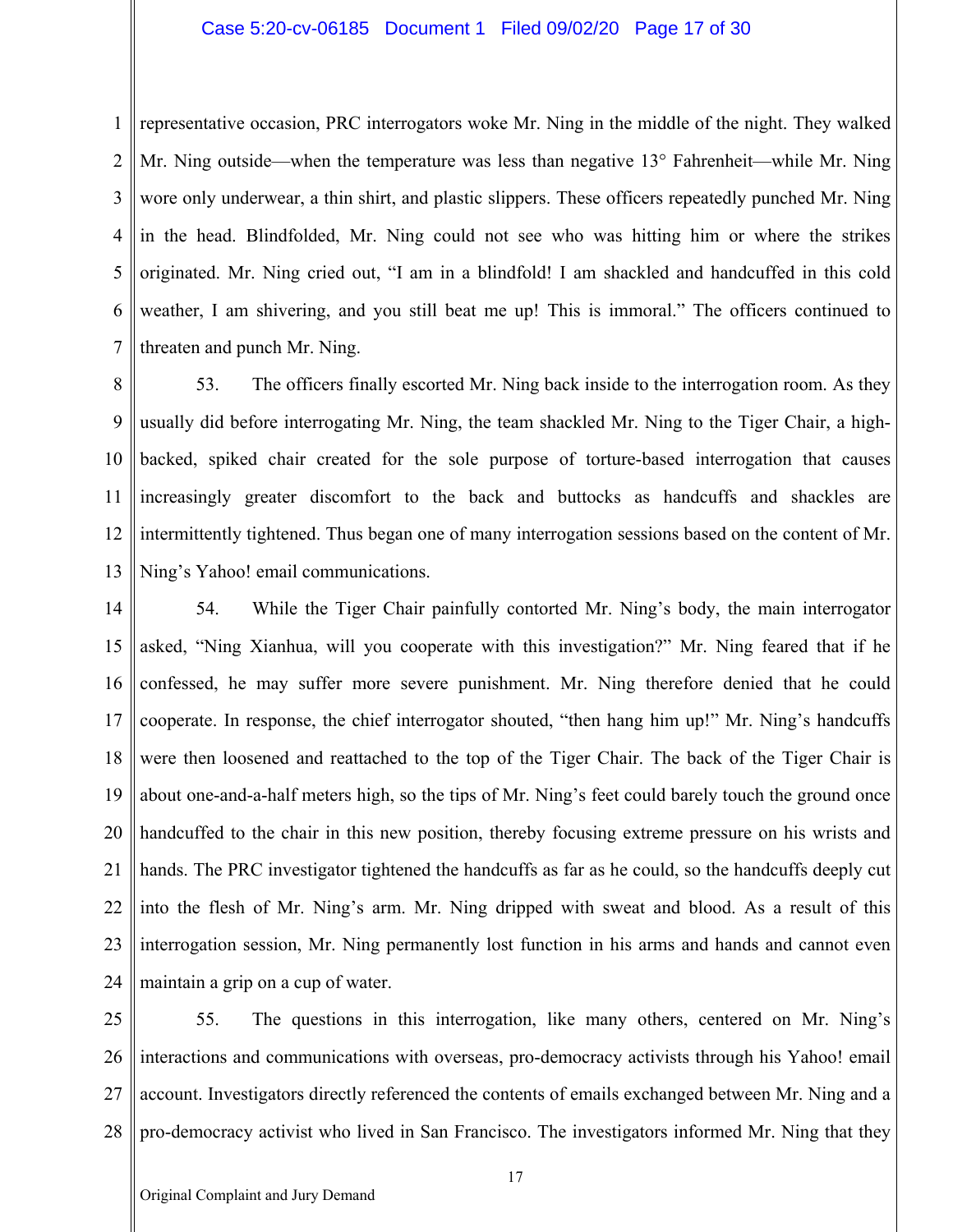## Case 5:20-cv-06185 Document 1 Filed 09/02/20 Page 18 of 30

1 2 3 already had sufficient evidence to convict him based on the content of his email communications. The investigators nevertheless violently demanded that Mr. Ning confess that he had conspired to subvert the reign of the CCP and had communicated with overseas dissidents in so doing.

4 5 56. Mr. Ning's description of this portion of the interrogation reveals the level of pain and suffering that he endured:

6 7 8 9 10 11 12 13 14 15 16 17 18 19 20 There were only two options for me at this point. One is begging for mercy. If I beg for mercy, they may loosen my chains and take me down from hanging. Another option is I could choose to commit suicide. I took notice that the interrogation table was about three meters away, so I was attempting to swing on the chains to reach my head to the interrogation table, so I could knock my head and die. I was full of pain, agony, anger, and wrath. But three meters was just too far, so I was deliberately trying to move the Tiger Chair closer to the interrogation table. The interrogators soon found my intention, so two officers came in and used metal stakes to stabilize the chair, which would prevent me from committing suicide. The officers said, "you want to die? We can kill you like an ant on the ground. The only option is you obey and confess." So I told them, "in the past I could not understand clearly why so many righteous people choose to commit suicide in detainment, and today I finally realize and understand." When someone is tortured like this, their dignity is trampled in such a way the only way he can defend his dignity is to choose to die. That day was the most unforgettable day of my whole life because it was that day that I chose to die rather than continue to experience extreme torture.

21 22 23 24 57. Interrogations like the one described above occurred before Mr. Ning had even been formally arrested or put on trial at the People's Court of Shenyang. These pre-arrest, pre-conviction torture sessions marked only the beginning of Mr. Ning's suffering caused by the Yahoo! Defendants' disclosure of his private information.

25

# **IV. MR. NING SUFFERS YEARS IN PRISON AFTER A SHAM CRIMINAL TRIAL.**

26 27 28 58. PRC officials submitted a memorandum to the Shenyang prosecutorial officials advocating for Mr. Ning's prosecution based on evidence purportedly supporting Mr. Ning's conviction. That memorandum revealed that Mr. Ning's prosecution and conviction relied on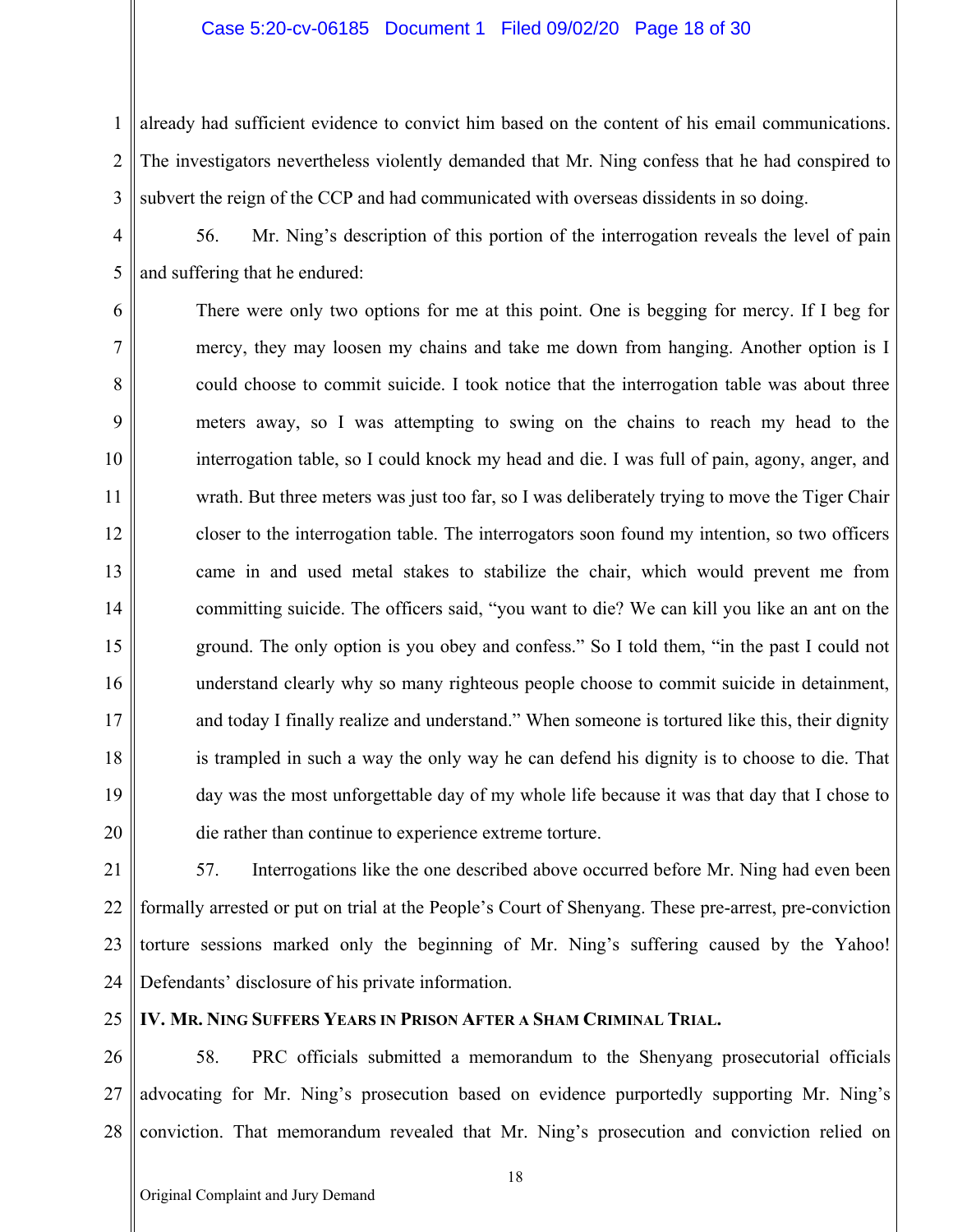## Case 5:20-cv-06185 Document 1 Filed 09/02/20 Page 19 of 30

1 2 3 4 5 6 7 8 9 10 11 12 13 14 15 information that the Yahoo! Defendants provided the PRC. Mr. Ning had used his Yahoo! email account to communicate with pro-democracy activists overseas—including in the U.S.—and to express his anti-communism, pro-democracy beliefs. The memorandum referenced pro-democracy writings Mr. Ning circulated using his Yahoo! email account. One such writing obtained by the PRC from Yahoo! Defendants and relied upon as a basis for Mr. Ning's prosecution was an essay titled *The Envisions on Establishing Unions in Northeast China*. That essay proposed, among other things, reinforcing the pro-worker movements in Liaoyang and Daqing, employing the active forces to form a "fist" against the communist regime, expanding the pro-democracy movement from Northeast China to all of China, and disseminating the concept of democracy among Chinese workers. The prosecutorial memorandum also accused Mr. Ning of submitting and receiving numerous other pro-democracy communications over the internet using his Yahoo! email account. However, because the memorandum was confidential and not accessible by Mr. Ning or his defense counsel—and in light of the Yahoo! Defendants' concealment of their involvement in Mr. Ning's arrest and prosecution—Mr. Ning had no idea this document existed or that the Yahoo! Defendants had helped to bring about his arrest, conviction, and torture.

16 17 18 19 20 21 22 59. Nor was Mr. Ning afforded the right to confront his accusers or PRC witnesses. Mr. Ning and his attorney knew that PRC authorities had relied on the substance of pro-democracy messages related to communications he made with his Yahoo! email account, but he did not know and could not have known that it was the Yahoo! Defendants who actually provided the evidence supporting his conviction. Mr. Ning's understanding was that his Yahoo! communications were secure, so he had no reason to suspect they had been deliberately provided to the PRC. Indeed, PRC officials did not allow Mr. Ning to view the evidence against him.

23 24 25 26 27 60. While awaiting a verdict in his criminal case, Mr. Ning endured over a month of sleep deprivation, physical abuse, and starvation amounting to torture. Interrogation sessions like the one described above continued while prosecutors weighed the evidence against him. Mr. Ning never confessed to committing any crime, despite being interrogated with the Tiger Chair and enduring physical beatings, starvation, sleep deprivation, and death threats by PRC officials.

28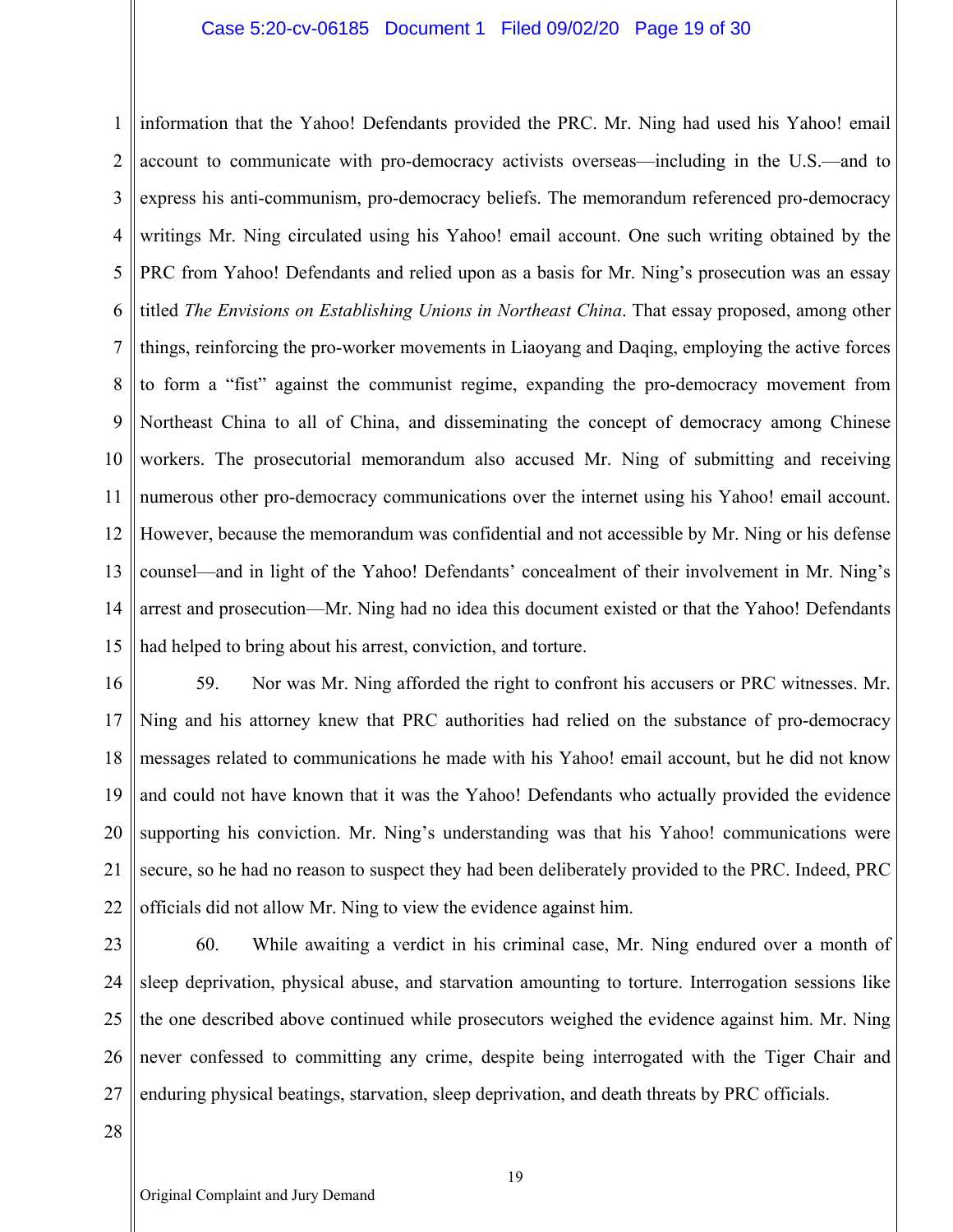## Case 5:20-cv-06185 Document 1 Filed 09/02/20 Page 20 of 30

1 2 3 4 5 61. Once convicted, Mr. Ning was transferred to the Number One Detention Center in Shenyang, where he stayed for two years and four months. Each prisoner had a space approximately twelve inches wide for sleeping. Mr. Ning received a minimal amount of food—the bare minimum necessary to keep him alive. In the Number One Detention Center, Mr. Ning continued to experience abuse in the form of physical beatings and pain inflicted by handcuffs and shackles.

6 7 8 9 10 11 62. This was one of the most psychologically challenging periods for Mr. Ning. Over one hundred death row prisoners were housed at the Number One Shenyang Detention Center while Mr. Ning was jailed there. Mr. Ning observed many of these prisoners being escorted to the "execution field" never to return to their cells. One of those prisoners was a purported "coconspirator" of Mr. Ning's who was sentenced to death for his political speech. As he was escorted to the execution field, Mr. Ning could hear him shout, "Long live democracy!"

12 13 14 15 16 17 18 19 20 63. Following his imprisonment at Number One Detention Center, Mr. Ning was transferred to the Dabei Prison in Shenyang. There, Chinese authorities forced Mr. Ning to provide unpaid manual labor for approximately ten hours per day. Mr. Ning produced Christmas decorations that were exported to North America and Europe. On days when Mr. Ning could not meet his assigned quota, the guards punished him with longer hours, physical beatings, or both. Mr. Ning lost count of how many times he was physically beaten as a result of missing his assigned quota. This cycle of forced labor and physical beatings persisted for at least two months. Mr. Ning was then transferred to Nanshan Prison in Jinzhou City, Liaoning Province, where he remained until his release.

21 22 23 24 25 26 27 28 64. Importantly, Yahoo! Inc., Defendant Semel, and Defendant Yang knew that the PRC would subject Mr. Ning to these abuses if they turned over his private emails and other Protected Information to the communist regime. But they did it anyway to secure access to the lucrative Chinese market. Operating from Yahoo!'s California headquarters, the Yahoo! Defendants made a conscious decision to help the PRC arbitrarily arrest, unfairly imprison, and brutally torture Mr. Ning—and others—to preserve their business interests in China. Yahoo! Inc., Semel, and Yang stood to gain a significant amount of wealth from their operations in China. When the communist regime sought their help, the Yahoo! Defendants knowingly and willingly released Protected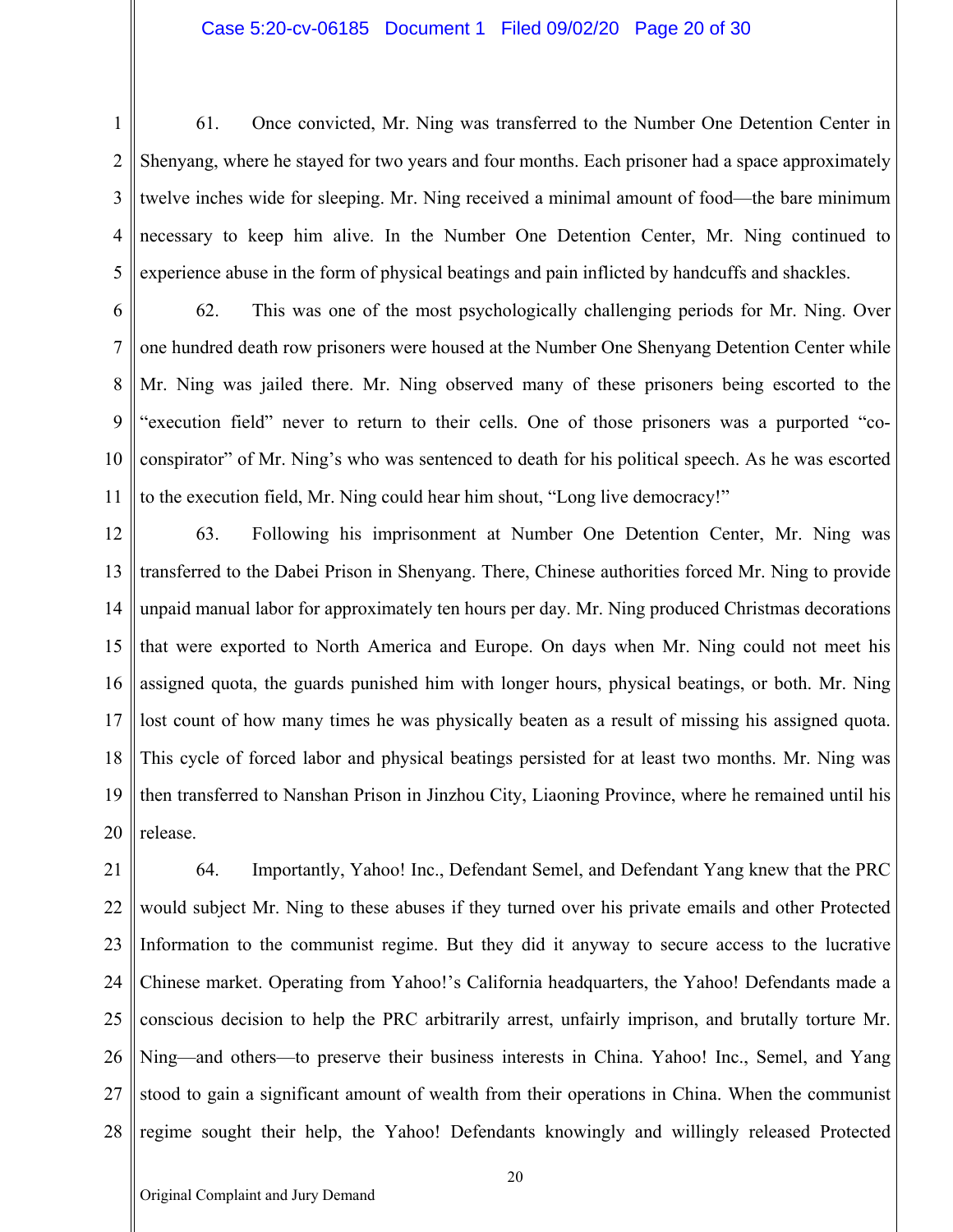1 2 3 Information and messages of pro-democracy dissidents—including Mr. Ning—to preserve their profits and personal wealth. The money the Yahoo! Defendants made from their Chinese operations depended on the human rights violations Yahoo! Defendants facilitated.

### 4 5 **V. THE YAHOO! DEFENDANTS' MISCONDUCT HAUNTED MR. NING AFTER HIS RELEASE FROM PRISON.**

6 7 8 9 10 11 12 13 14 15 16 65. After Mr. Ning completed his sentence and was released from prison, he was arrested and detained again. Once more, Mr. Ning would suffer due to the Yahoo! Defendants' actions. Because of Mr. Ning's prior conviction, PRC officials placed Mr. Ning on a heightened tier of interrogation called the "Tiger Tier." The Tiger Tier involved enhanced physical abuse that incorporated the Tiger Chair. Thus, PRC officers increased the intensity of the interrogation given Mr. Ning's prior arrest and conviction based on his Yahoo! communications. During these violent interrogations, which were similar to the session detailed above, authorities futilely demanded the names of any co-conspirators who had attempted to subvert the reign of the CCP using online, prodemocracy communications. Although once again subjected to the Tiger Chair and the abuse that came with it, Mr. Ning warded off any thoughts of suicide, relying on the mettle he developed during his previous torture.

17 18 19 20 21 22 23 24 25 66. On top of inflicting severe physical abuse in an attempt to extract further confessions from Mr. Ning, the PRC authorities destroyed Mr. Ning's ancestral home in Shenyang and everything in it—the same house in which he first experienced the evils of communism. They also destroyed his father's home out of retaliation. The destruction of Mr. Ning's family home resulted from Mr. Ning's pro-democracy advocacy, occurred without warning, and left his mother and father homeless. Mr. Ning lost his position as an executive vice president and partner at a legal services company and was unable to find different employment after his release. PRC authorities also failed to provide Mr. Ning with even the most basic health care. Mr. Ning is diabetic, and at no point in his detention or prison sentence did he receive medication or accommodations for his condition.

26 27 28 67. Left homeless, practically penniless, and in failing health, Mr. Ning was released on bail and awaited trial. He lived in a state of fear—fear that was reasonable given that PRC officials surveilled and stalked him.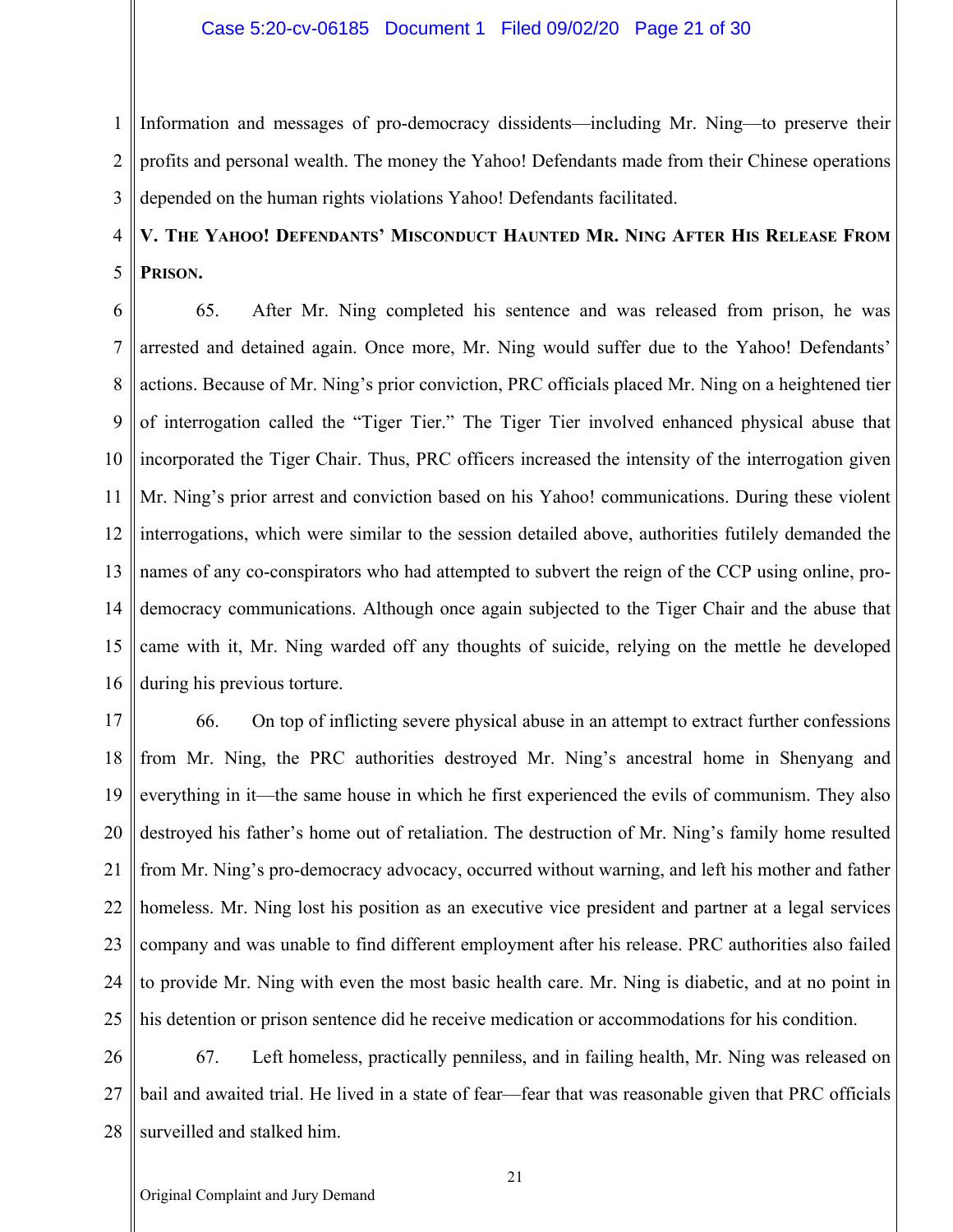### 1 2 **VI. MR. NING ESCAPED TO THE UNITED STATES AND FINALLY LEARNED OF THE YAHOO! DEFENDANTS' INVOLVEMENT IN HIS ARREST, IMPRISONMENT, AND TORTURE.**

3 4 5 6 7 8 68. Though Mr. Ning sought redress for his torture and imprisonment, he knew it would be futile to attempt to seek justice in the fundamentally corrupt Chinese legal system. Had he sought such redress or made any complaint, the communist regime would have imprisoned and tortured Mr. Ning for subversion. Therefore, with the assistance of the U.S. Consulate General in Shenyang, Mr. Ning fled to Thailand before the PRC could imprison him again. The U.S. Embassy in Thailand assisted Mr. Ning in processing an asylum claim in the United States.

9 10 11 12 13 14 15 16 17 18 19 20 21 22 23 69. Once Mr. Ning arrived in the United States, he was homeless and in failing health because of the years of torture and abuse Defendants facilitated. He had lost his home, most of his material possessions, and the financial security that came with his previous executive position at a legal services company. Mr. Ning's failing health, combined with the fact that he does not speak English, rendered Mr. Ning wholly dependent on others once he arrived in the United States. The Yahoo! Defendants have always concealed and never disclosed that they provided PRC officials with information that led to Mr. Ning's arbitrary arrest and conviction, inhumane torture, and resulting permanent injuries. When the U.S. House of Representatives Foreign Affairs Committee demanded that the Yahoo! Defendants supplement their previous statements regarding the prodemocracy dissidents that they effectively turned over to the PRC, these Defendants continued to conceal their actions with respect to Mr. Ning. The Yahoo! Defendants never supplemented their testimony before U.S. House of Representatives Foreign Affairs Committee by identifying Mr. Ning as a victim of their misconduct, and the Yahoo! Defendants have never publicly disclosed that they secretly turned over Mr. Ning's Protected Information to PRC authorities as alleged in this Complaint.

24 25 26 27 28 70. As Mr. Ning slowly healed in the United States, he finally learned that the Yahoo! Defendants were involved with his arrest, imprisonment, and torture. Even if Mr. Ning had learned of the Yahoo! Defendants' misconduct while he remained in China, any efforts to obtain justice would have been futile and dangerous for Mr. Ning and his family. In the years leading up to his departure from China, Mr. Ning was either in prison or under constant surveillance and scrutiny by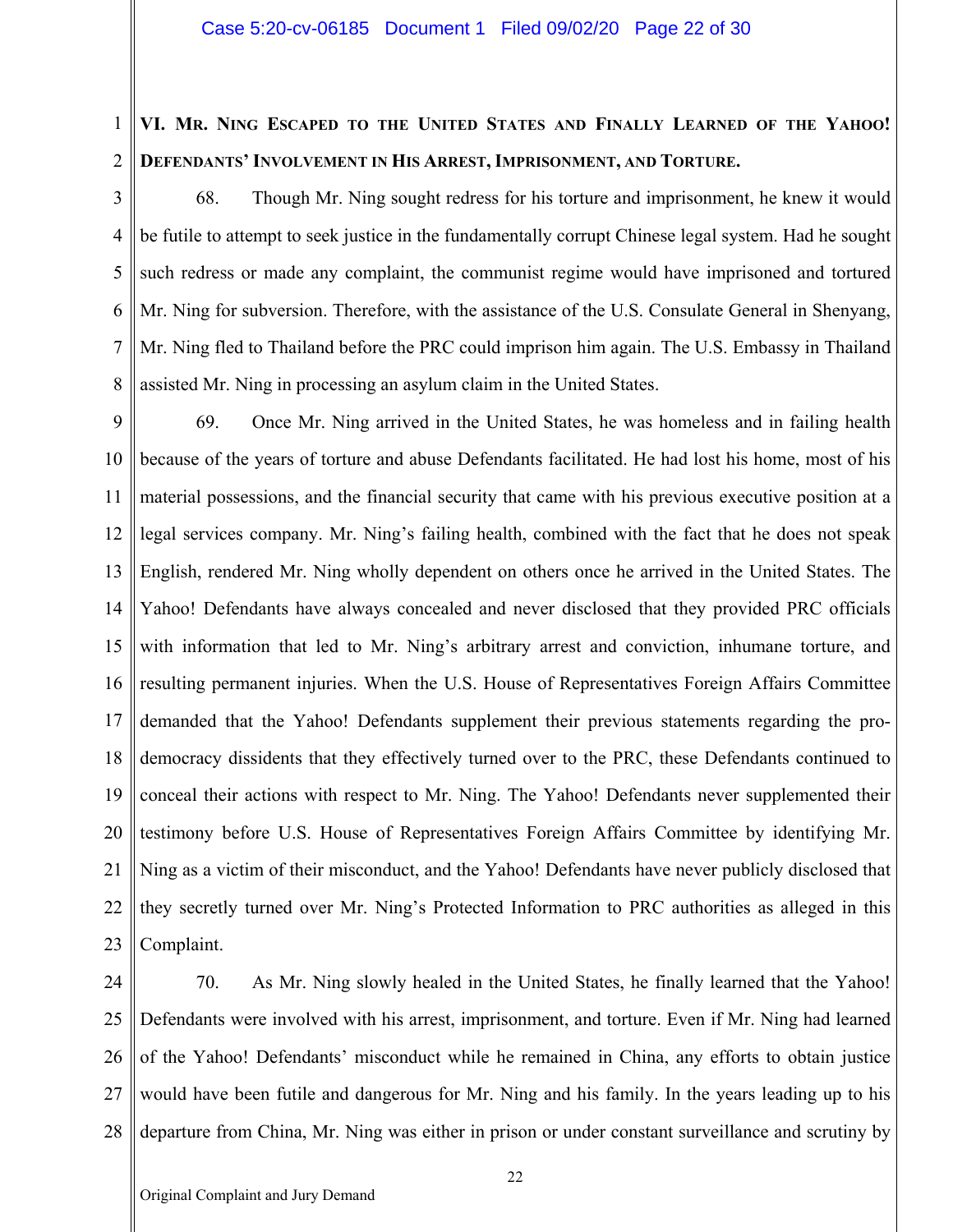## Case 5:20-cv-06185 Document 1 Filed 09/02/20 Page 23 of 30

1 2 3 4 5 6 7 8 PRC authorities. The Chinese communist regime would have imprisoned him immediately had he sought civil relief in China. The PRC communist regime systematically imprisons those who dare publicize or criticize the regime's practice of censoring speech and imprisoning political dissidents in blatant violation of international law. To challenge the PRC's restrictions of free speech in China would have endangered Mr. Ning's family and himself. The PRC communist regime systematically silenced political dissidents by any means necessary, including torture and cruel treatment, prolonged arbitrary detention, imprisoning and punishing dissidents' family members, destruction of their property, and the imposition of the death penalty for peaceful protest.

9 10 11 12 13 71. Mr. Ning hopes that, through this lawsuit, the Yahoo! Defendants are finally made to answer for the torture and injuries befalling Mr. Ning as a result of their misconduct. He also hopes that the Yahoo! Defendants reveal the identity of other political dissidents that they helped imprison pursuant to their agreement with the PRC communist regime. So long as the victims of Yahoo! Defendants' misconduct remain unknown, they are not likely to receive the help they need.

14

## **CLAIMS FOR RELIEF**

#### 15 **I. VIOLATIONS OF THE LAW OF NATIONS, 28 U.S.C. § 1350.**

16 17 18 19 20 21 22 23 72. Mr. Ning incorporates all other paragraphs in this Complaint here as if fully restated. 73. Because of the Yahoo! Defendants' actions alleged herein, Mr. Ning suffered torture and other forms of cruel, inhuman, and degrading treatment or punishment, crimes against humanity, and prolonged arbitrary arrest and detention (**Violations**). Each of the Yahoo! Defendants aided and abetted these Violations and conspired with the PRC communist regime to commit those Violations. These Violations were part of a widespread and systematic persecution of pro-democracy freedom advocates and any other Chinese citizen engaged in any criticism of the regime's policies or actions.

24 25 26 27 28 74. Defendants Yang, Semel, and Yahoo! Inc. entered into an agreement with the PRC communist regime pursuant to which Yahoo! employees and Agents would provide Yahoo! customers' Protected Information and communications upon request by PRC officials without providing notice to those Yahoo! customers. Pursuant to Defendants' agreement with the PRC and their specific instructions issued from California, Yahoo! employees and Agents turned over Mr.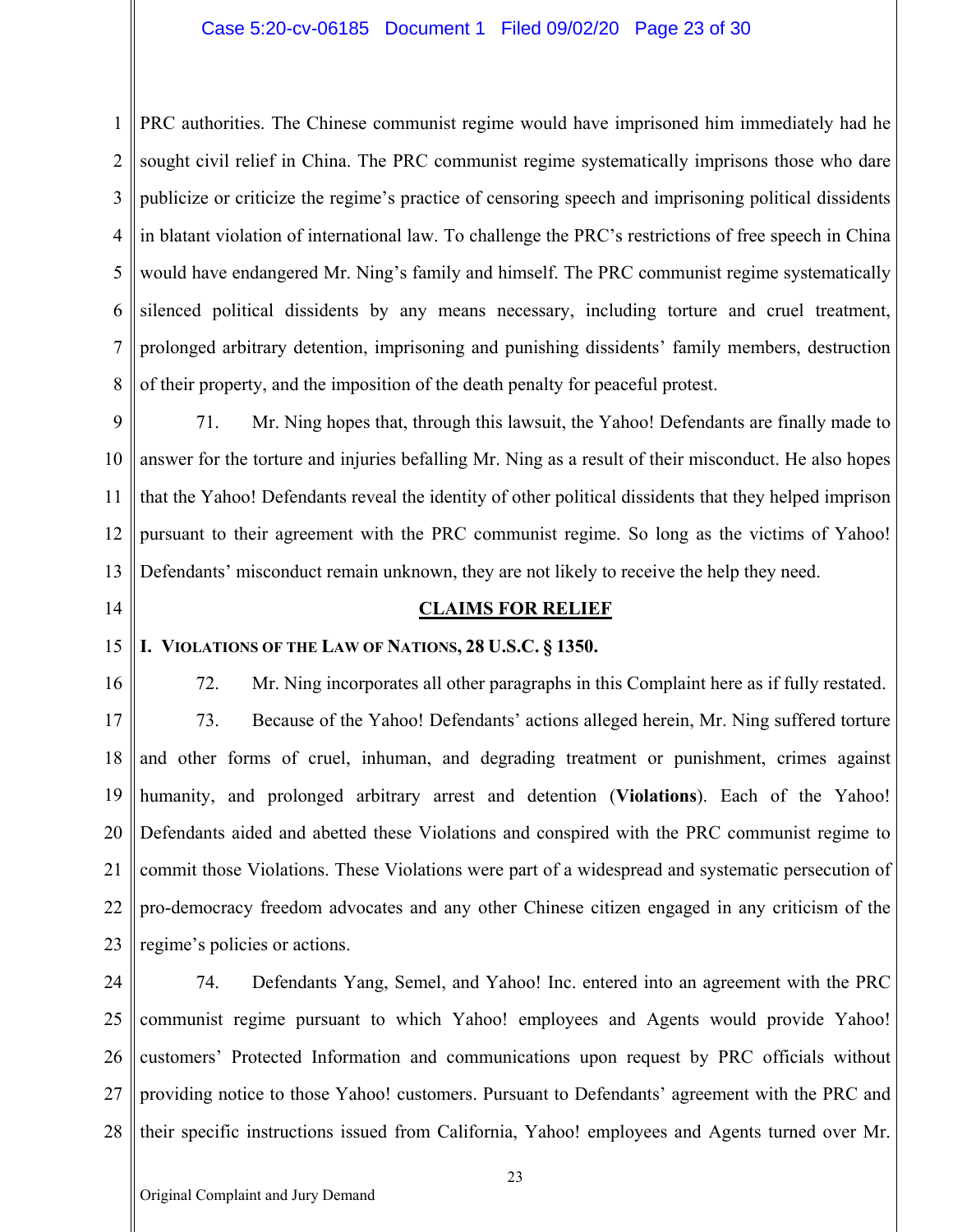## Case 5:20-cv-06185 Document 1 Filed 09/02/20 Page 24 of 30

1 2 3 Ning's private email communications and other Protected Information stored on his Yahoo! account to PRC authorities with the knowledge and intent that the PRC would silence Mr. Ning by committing the Violations defined above.

- 4 5 6 7 8 9 10 11 12 13 14 15 16 17 18 75. The Yahoo! Defendants entered the partnership and agreement with the PRC communist regime in Sunnyvale, California. This agreement with the PRC exceeded Yahoo! Defendants' ordinary business activities, forming a secret pact with a notoriously abusive foreign government which Defendants knew would lead inescapably to exactly the kinds of human rights violations suffered by Mr. Ning. Through that agreement, the PRC communist regime extended its reach to Sunnyvale, California, from which the Yahoo! Defendants aided and abetted the silencing of pro-democracy messages within China, leaving China, and entering China. Pursuant to this agreement and active partnership—and pursuant to specific orders and directives by the Yahoo! Defendants issued from California—Yahoo! and its Agents turned over the Protected Information of Yahoo! customers like Mr. Ning to the PRC communist regime. The information produced by the Yahoo! Defendants to PRC officials—and leading to Mr. Ning's imprisonment and torture included without limitation pro-democracy email exchanges between Mr. Ning in China and prodemocracy activists in San Francisco, California. The Yahoo! Defendants controlled the information belonging to their customers from California, and they specifically elected to turn it over to the PRC communist regime to further their personal financial interests.
- 19

## **II. TORTURE VICTIMS PROTECTION ACT, 28 U.S.C. § 1350 NOTE.**

20 21 22 23 24 25 26 27 28 76. Mr. Ning incorporates all other paragraphs in this Complaint here as if fully restated. 77. PRC authorities intentionally inflicted physical and mental pain on Mr. Ning with the specific purposes of extracting a confession from him, obtaining information regarding other prodemocracy political dissidents, intimidating Mr. Ning, and punishing Mr. Ning for his prodemocracy communications and beliefs. PRC authorities starved Mr. Ning for days. They deprived him of sleep for days at a time. They beat him continuously for hours and subjected him to the Tiger Chair for multiple hours on numerous occasions. PRC officials regularly threatened to kill Mr. Ning and expressed a ready willingness to snuff out his life, a threat made more real by Mr. Ning's witnessing of other pro-democracy dissidents being led to the execution field. The initial request for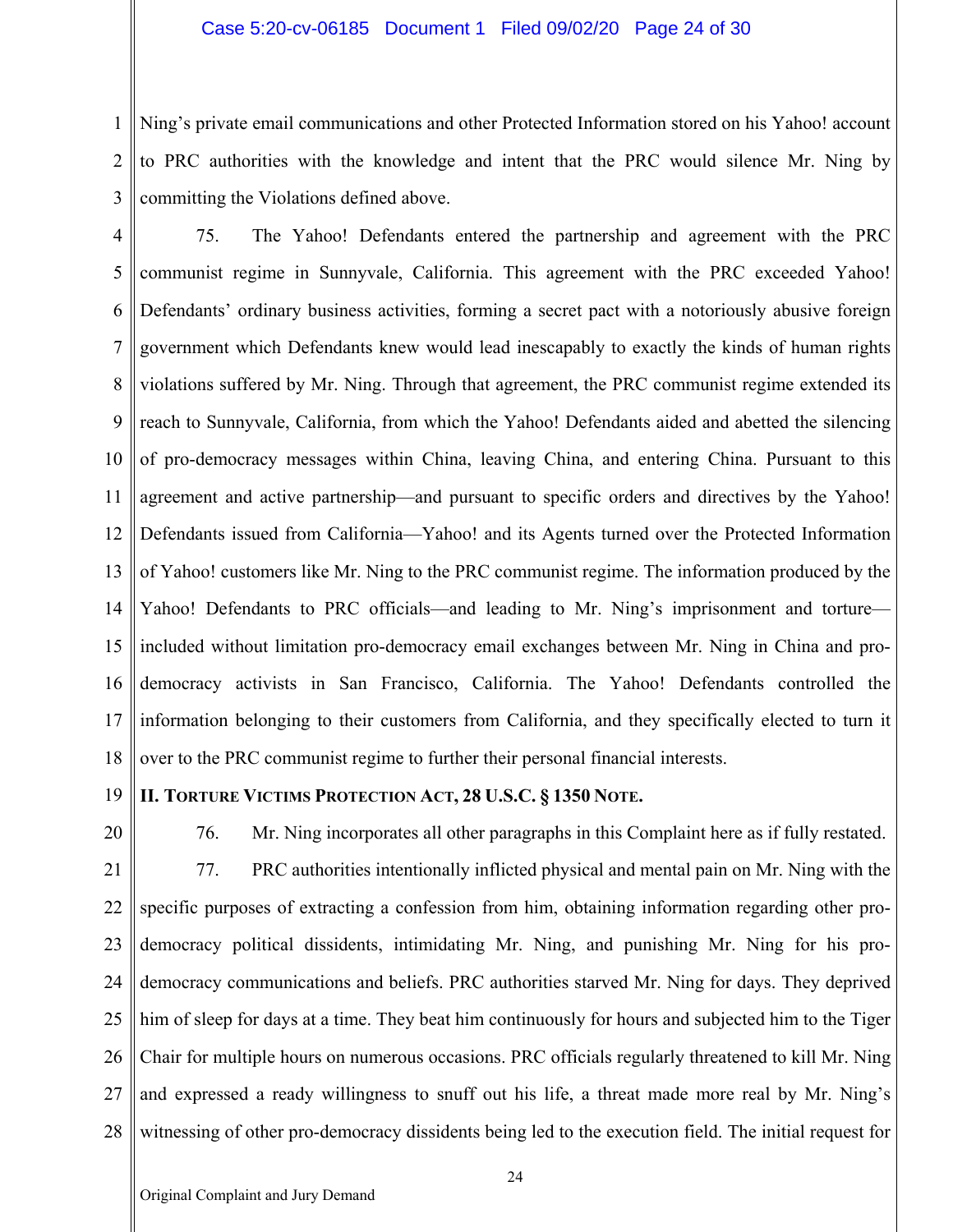1 2 Mr. Ning's information and all of the horrific acts that followed were carried out under the color of the PRC's legal authority.

3 4 5 6 7 8 9 10 11 12 13 14 15 16 17 18 19 20 78. Defendants Yang and Semel knowingly aided and abetted the PRC's torture of Mr. Ning through their control over the disclosure of Mr. Ning's confidential information and their knowing disclosure of this information to the Chinese regime for the purposes of repressing prodemocracy freedom advocates. Prior to their guiding Yahoo!'s business into the Chinese market, Defendants Yang and Semel knew that the Chinese government employed torture to silence and punish political dissenters and to extract information from them. Defendants Yang and Semel nonetheless specifically instructed their companies' employees and Agents to provide Yahoo! customers' private records and communications upon request by PRC officials, despite knowing that providing this information would directly lead to state torture and execution of customers like Mr. Ning. This premeditated collaboration with PRC officials constituted more than general supervision of company affairs by Defendants Yang and Semel. Rather, pursuant to Defendants Yang's and Semel's agreement with the PRC and their specific instructions issued from California through the company's vertical structure, Yahoo! employees and Agents turned over Mr. Ning's private email communications and other Protected Information stored on his Yahoo! account to PRC authorities with the knowledge and intent that the PRC would torture Mr. Ning as alleged in this Complaint. In doing so, Defendants acted under the color of foreign authority pursuant to their secret agreement to facilitate the Chinese communist regime's systematic repression of prodemocracy freedom advocates.

### 21 22 **III. Unfair & Unlawful Business Acts and Practices, California Business & Professions Code §§ 17200,** *et seq.*

23

24 25 26 27 79. Mr. Ning incorporates all other paragraphs in this Complaint here as if fully restated. 80. The Yahoo! Defendants' disclosure of Mr. Ning's private emails and other Protected Information stored on his Yahoo! account violates California's Unfair Competition Law (**UCL**). Cal. Bus. & Prof. Code § 17200, which broadly proscribes any business practice or act that is unlawful, unfair, or fraudulent.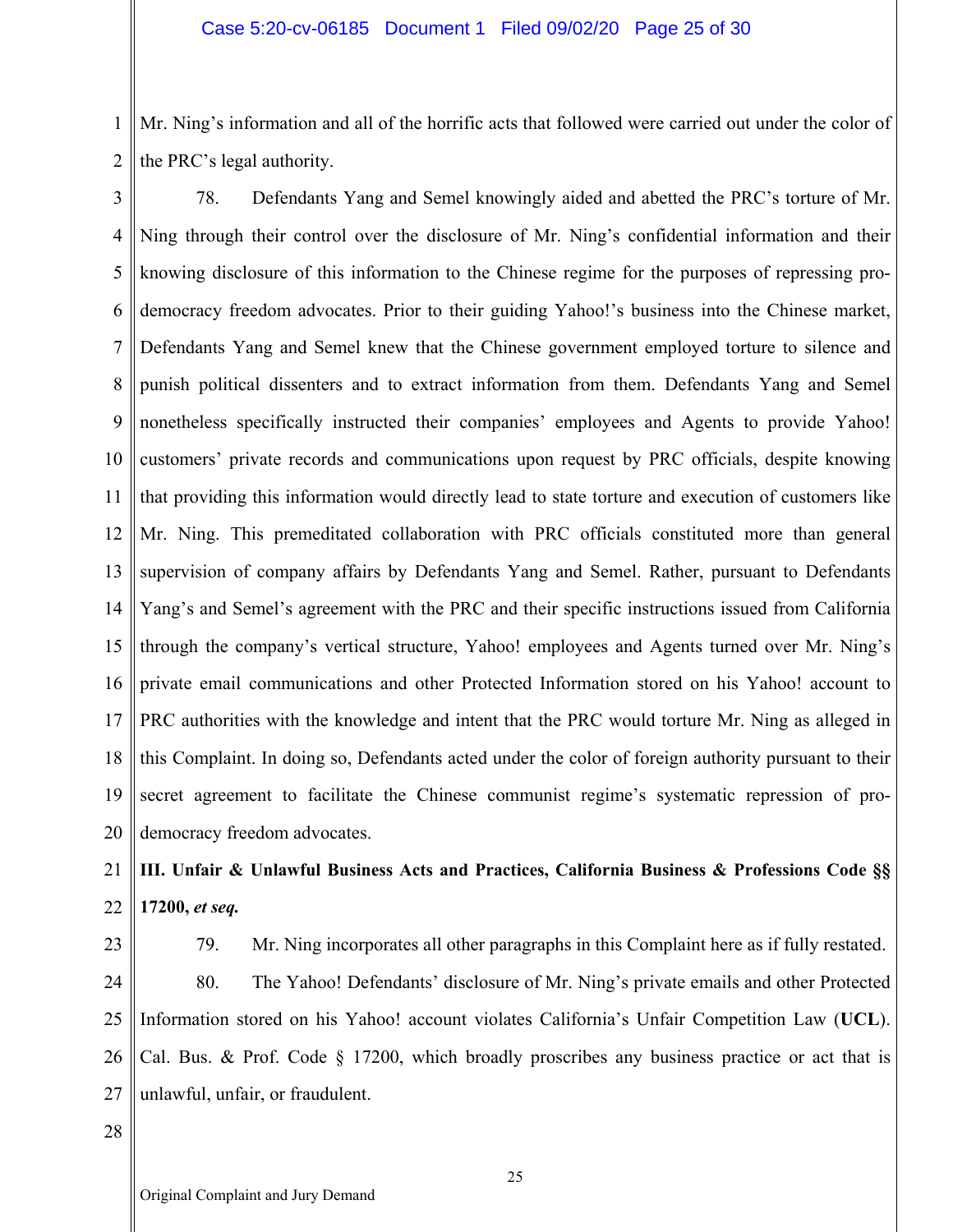## Case 5:20-cv-06185 Document 1 Filed 09/02/20 Page 26 of 30

1 2 3 4 5 81. In order to enter the Chinese market and maintain their financial advantage, the Yahoo! Defendants agreed to help the PRC apprehend Chinese pro-democracy dissidents by turning over the Protected Information of their consumers. This misconduct occurred in Sunnyvale, California, where Yahoo! Defendants ordered and oversaw the disclosure of Yahoo! customers' Protected Information to the PRC.

6 7 8 9 82. Business & Professions Code § 17204 provides that an action for violation of California's unfair competition law may be brought by persons who have suffered injury in fact and have lost money or property as a result of such unfair competition, and Business & Professions Code § 17203 provides that a court may grant injunctive and equitable relief to such persons.

10 11 12 83. Mr. Ning has suffered an injury in fact and has lost money and property as a result of Yahoo! Defendants' practices, including the loss of his ancestral home, job, and most of his possessions.

13

## **Unlawful Practices**

14 15 16 84. Yahoo! Defendants' business practices were unlawful insofar as they are actionable under the Alien Tort Statute, 28 U.S.C § 1350; the Torture Victims Protection Act, 28 U.S.C § 1350; and other statutory and common law.

17 18 19 20 21 22 85. Yahoo! Defendants' conduct violated the spirit and letter of these laws, which protect property, economic and privacy interests and prohibit unauthorized disclosure and collection of private communications and personal information. By knowingly and intentionally accessing Mr. Ning's Protected Information, disclosing it to Chinese authorities without Mr. Ning's consent, and aiding and abetting the PRC's torture of Mr. Ning, Yahoo! Defendants integrated a multitude of illegal acts into their business practices.

23

24

86. Plaintiff reserves the right to allege other violations of law that constitute unlawful business acts or practices based upon the above-described conduct.

25 26 27 87. Plaintiff has suffered injury in fact and has lost money and property as a result of Defendant's unfair competition and is therefore entitled to injunctive relief including restitution under Business & Professions Code §§ 17200, *et seq.*

28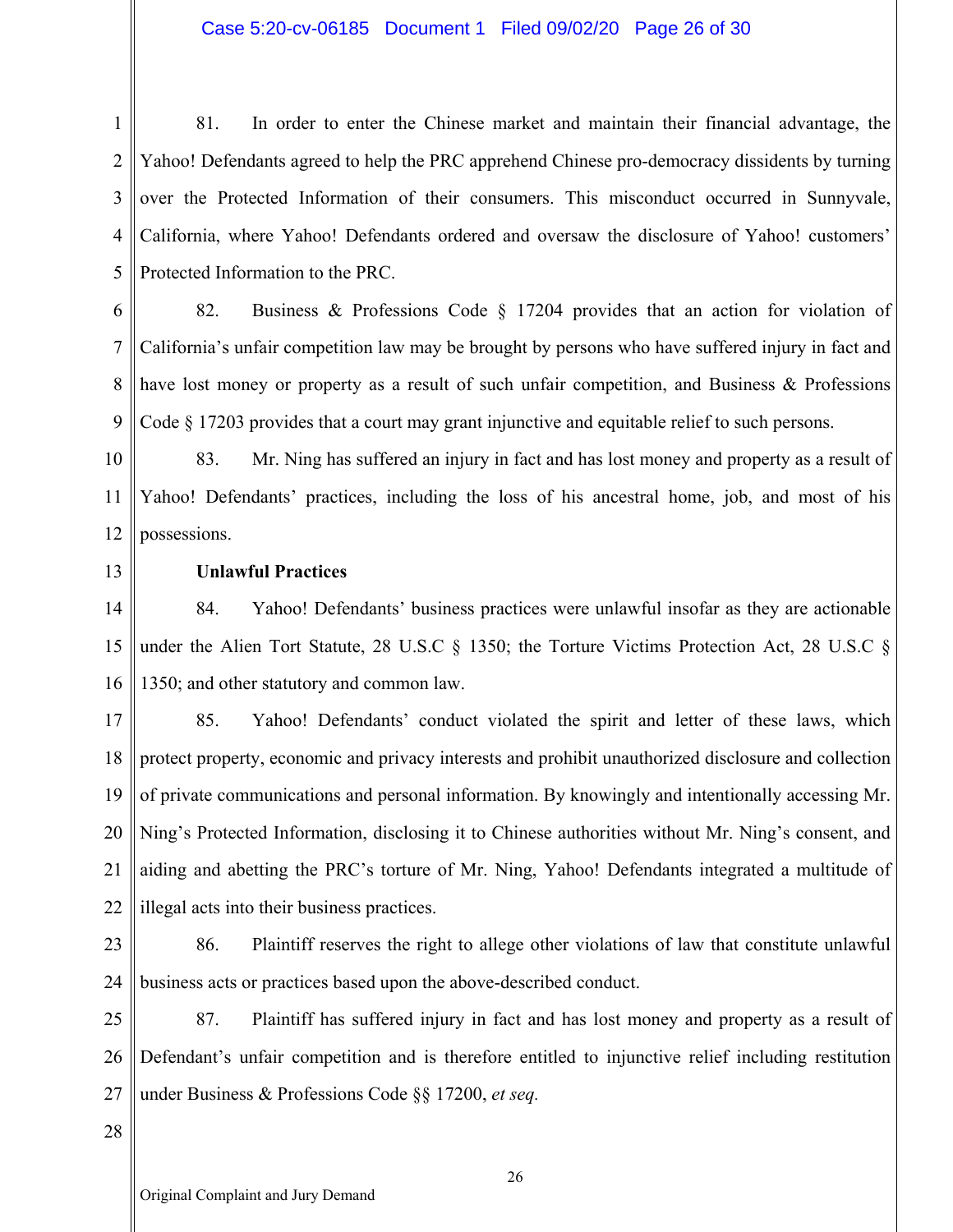## **Unfair Practices**

1

2 3 4 5 6 7 8 9 10 11 88. Yahoo! Defendants' business practices were unfair because they gave the Yahoo! Defendants an illegal advantage in the Chinese market. Other internet platforms have been blocked from the Chinese market due to their refusal to censor or compromise their users' privacy and security, which left consumers in China with limited ways to communicate electronically. Yahoo! Defendants took advantage of other companies' reluctance to violate human rights and privacy laws in order to enter the Chinese market and preserve their financial advantage. They saw the value of dissidents' personal information and profited from it by turning over emails and other Protected Information to PRC officials. This was an unethical and oppressive business practice that resulted in substantial injury to Mr. Ning through the loss of his ancestral home, job, and most of his possessions, along with serious and lasting physical harm.

12 13 14 15 16 17 18 19 89. Any justification for Yahoo! Defendants' conduct is outweighed by the gravity of the consequences to Plaintiff as alleged above. There were reasonable available alternatives for the Yahoo! Defendants to further their business interests such as refusing to disclose their users' Protected Information to the Chinese authorities and/or making their users aware of these unethical practices. Indeed, the burden and expense of not disclosing Plaintiff's information to the Chinese authorities and/or informing their users of their intentions would be minimal while the negative impact to Plaintiff was significant. Such actions taken by the Yahoo! Defendants is also contrary to public policy, immoral, unethical, oppressive, unscrupulous, and substantially injurious.

20 21 22 23 90. Further, Yahoo! Defendants' conduct constitutes "unfair" business acts and practices because Yahoo! Defendants' practices were "likely to cause substantial injury" to Mr. Ning—and did in fact cause Mr. Ning substantial injuries. These injuries were not "reasonably avoidable" by Plaintiff, and the injuries are "not outweighed" by the practice's benefits to Mr. Ning.

24 25 26 91. As a result of the Yahoo! Defendants' misconduct, Mr. Ning has suffered injury in fact and lost money and property and is therefore entitled to injunctive relief including restitution under Business and Professions Code §§ 17200, *et seq.*

- 27
- 28

92. Mr. Ning seeks recovery of actual damages for the following:

**RELIEF SOUGHT**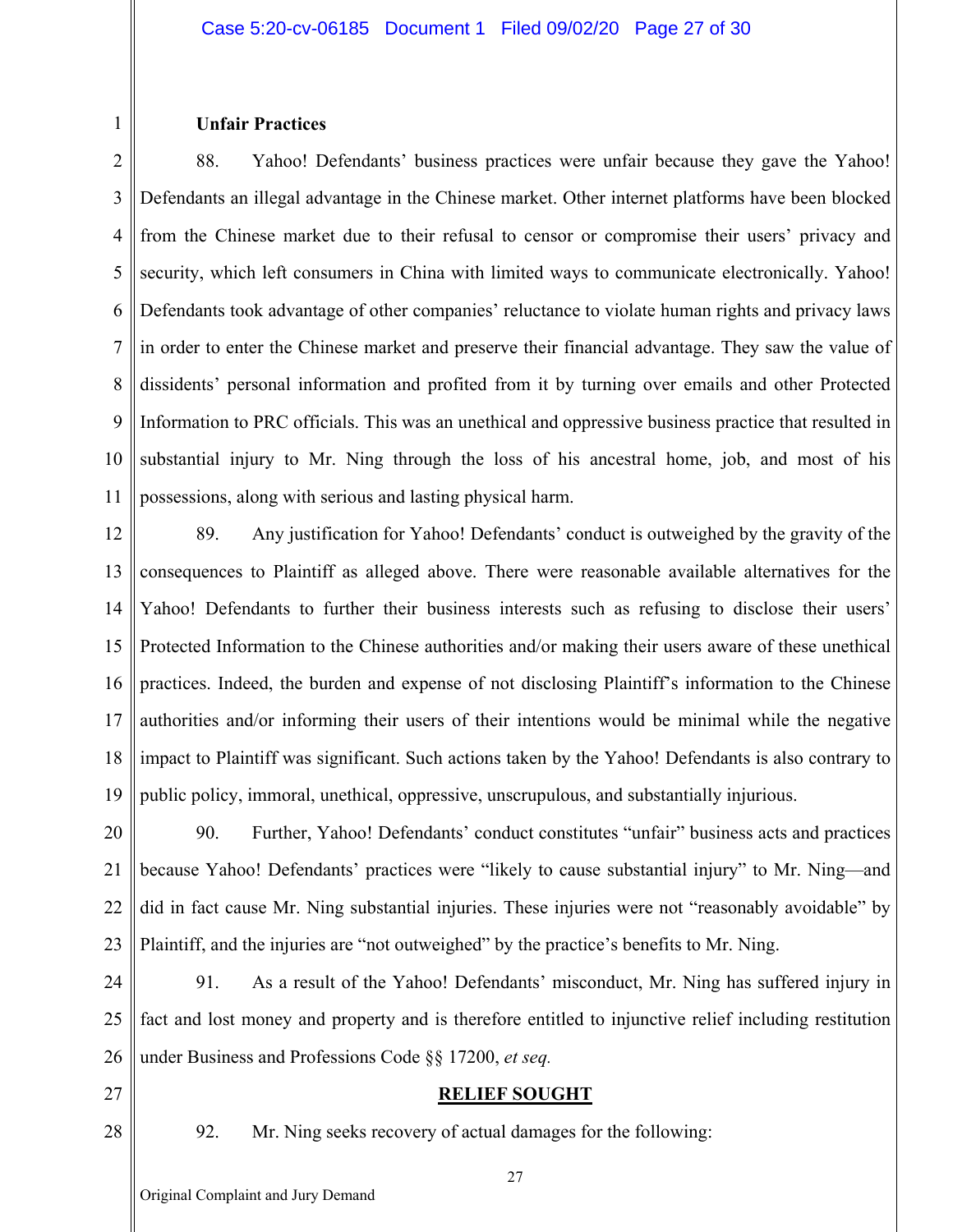|                     | Case 5:20-cv-06185 Document 1 Filed 09/02/20 Page 28 of 30                                               |  |  |  |  |  |
|---------------------|----------------------------------------------------------------------------------------------------------|--|--|--|--|--|
| 1<br>$\overline{2}$ | A. Permanent loss of bodily function he sustained during the imprisonment and<br>torture alleged herein; |  |  |  |  |  |
| 3                   | B. Permanent disfigurement he sustained during the imprisonment and torture                              |  |  |  |  |  |
| 4                   | alleged herein;                                                                                          |  |  |  |  |  |
| 5                   | C. Past and future medical expenses associated with treating Mr. Ning for injuries                       |  |  |  |  |  |
| 6                   | he sustained during the imprisonment and torture alleged herein;                                         |  |  |  |  |  |
| 7                   | D. Damages for lost income due to Mr. Ning's loss of employment and his                                  |  |  |  |  |  |
| 8                   | decreased capacity to earn a living given his current state;                                             |  |  |  |  |  |
| 9                   | E. Reimbursement for the destruction of his home; and                                                    |  |  |  |  |  |
| 10                  | F. Mental anguish and physical suffering Mr. Ning sustained during the                                   |  |  |  |  |  |
| 11                  | imprisonment and torture alleged herein.                                                                 |  |  |  |  |  |
| 12                  | 93.<br>Mr. Ning also seeks punitive damages because he sustained injuries as a result of                 |  |  |  |  |  |
| 13                  | misconduct by the Yahoo! Defendants that was knowing, intentional, malicious, reckless, or some          |  |  |  |  |  |
| 14                  | combination thereof.                                                                                     |  |  |  |  |  |
| 15                  | 94.<br>Mr. Ning also seeks restitution and an order enjoining Defendants' unlawful and                   |  |  |  |  |  |
| 16                  | unfair practices, pursuant to California Business and Professions Code §17203.                           |  |  |  |  |  |
| 17                  | Mr. Ning seeks reasonable attorney's fees and costs he has incurred and will incur in<br>95.             |  |  |  |  |  |
| 18                  | prosecution of his claims against the Yahoo! Defendants.                                                 |  |  |  |  |  |
| 19                  | <b>PRAYER</b>                                                                                            |  |  |  |  |  |
| 20                  | Plaintiff respectfully asks that the Court grant the relief requested above and all other relief         |  |  |  |  |  |
| 21                  | to which Plaintiff is entitled, whether by law or equity.                                                |  |  |  |  |  |
| 22                  |                                                                                                          |  |  |  |  |  |
| 23                  | [Signature blocks on next page]                                                                          |  |  |  |  |  |
| 24                  |                                                                                                          |  |  |  |  |  |
| 25                  |                                                                                                          |  |  |  |  |  |
| 26                  |                                                                                                          |  |  |  |  |  |
| 27                  |                                                                                                          |  |  |  |  |  |
| 28                  |                                                                                                          |  |  |  |  |  |
|                     | 28                                                                                                       |  |  |  |  |  |

 $\mathsf{I}$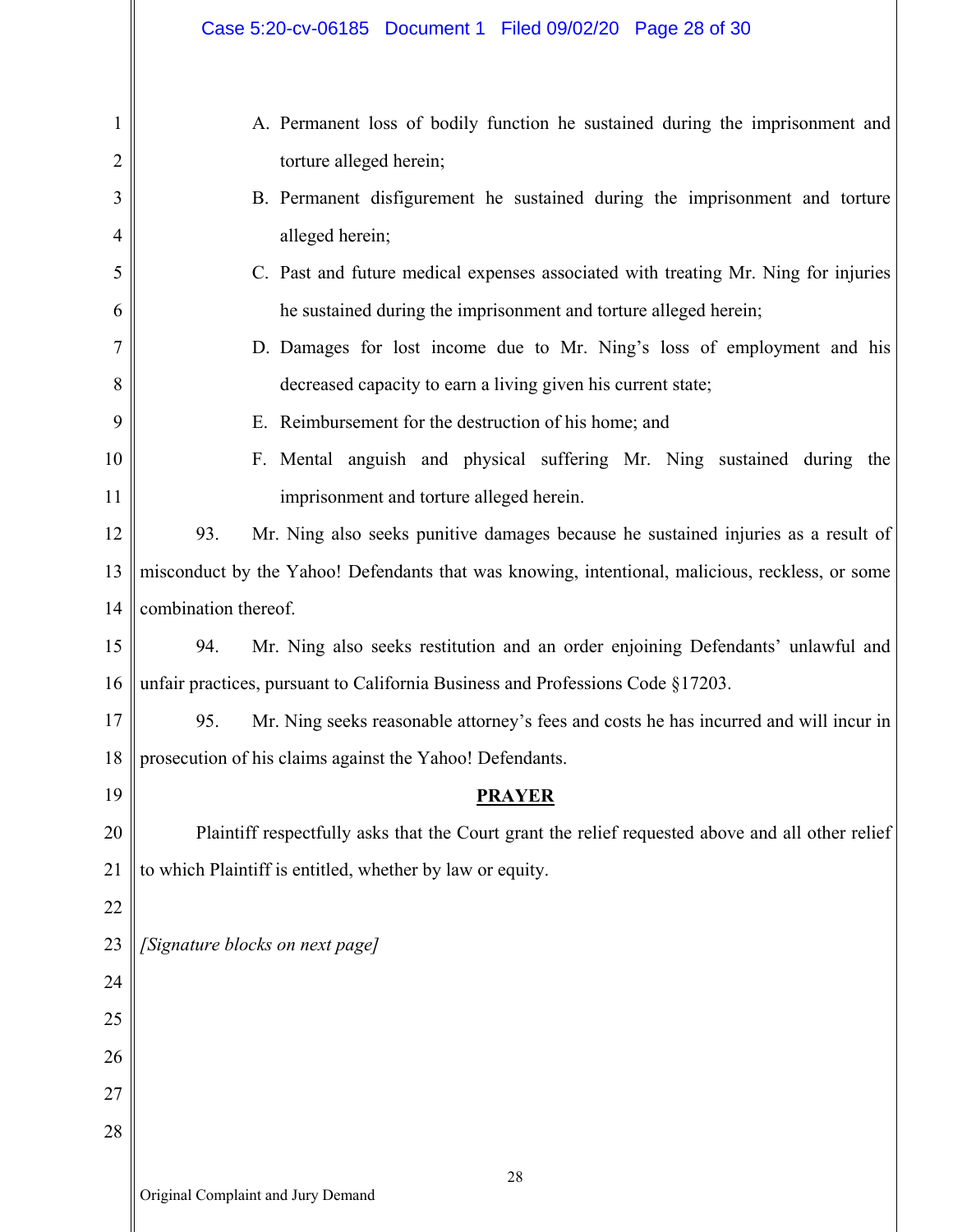|                | Case 5:20-cv-06185 Document 1 Filed 09/02/20 Page 29 of 30 |    |                                                                                |
|----------------|------------------------------------------------------------|----|--------------------------------------------------------------------------------|
|                |                                                            |    |                                                                                |
| 1              |                                                            |    |                                                                                |
| $\overline{2}$ | DATED: September 2, 2020                                   |    | /s/ Paul L. Hoffman                                                            |
| 3              |                                                            |    | Paul L. Hoffman (71244)<br><b>SCHONBRUN SEPLOW</b>                             |
| 4              |                                                            |    | <b>HARRIS</b><br><b>HOFFMAN &amp; ZELDES LLP</b>                               |
| 5              |                                                            |    | hoffpaul@aol.com<br>JOHN H. WASHINGTON<br>(315991)                             |
| 6              |                                                            |    | jwashington@sshhzlaw.com<br>200 Pier Avenue, #226                              |
| 7              |                                                            |    | Hermosa Beach, CA 90245<br>Tel: (310) 396-0731                                 |
| 8              |                                                            |    | THE LANIER LAW FIRM, P.C.                                                      |
| 9              |                                                            |    | W. MARK LANIER, Pending Pro<br>Hac Vice                                        |
| 10             |                                                            |    | wml@lanierlawfirm.com<br>KENNETH W. STARR, Pending                             |
| 11             |                                                            |    | Pro Hac Vice<br>ken.starr@lanierlawfirm.com                                    |
| 12             |                                                            |    | KEVIN P. PARKER, Pending Pro<br>Hac Vice                                       |
| 13             |                                                            |    | Kevin.parker@lanierlawfirm.com                                                 |
| 14             |                                                            |    | BENJAMIN T. MAJOR, Pending<br>Pro Hac Vice                                     |
| 15             |                                                            |    | ben.major@lanierlawfirm.com<br>10940 W. Sam Houston Pkwy N,                    |
| 16             |                                                            |    | Suite 100<br>Houston, Texas 77064                                              |
| 17             |                                                            |    | Tel: 713-659-5200                                                              |
| 18<br>19       |                                                            |    | HELEN I. ZELDES (220051)<br>hzeldes@sshhzlaw.com<br><b>BEN TRAVIS (305641)</b> |
| 20             |                                                            |    | $b$ travis $@$ sshhzlaw.com<br>501 W. Broadway, Suite 800                      |
| 21             |                                                            |    | San Diego, CA 92101                                                            |
| 22             |                                                            |    | Tel: (619) 400-4990                                                            |
| 23             |                                                            |    |                                                                                |
| 24             |                                                            |    |                                                                                |
| 25             |                                                            |    |                                                                                |
| 26             |                                                            |    |                                                                                |
| 27             |                                                            |    |                                                                                |
| 28             |                                                            |    |                                                                                |
|                |                                                            | 29 |                                                                                |

 $\mathsf{\mathsf{I}}$